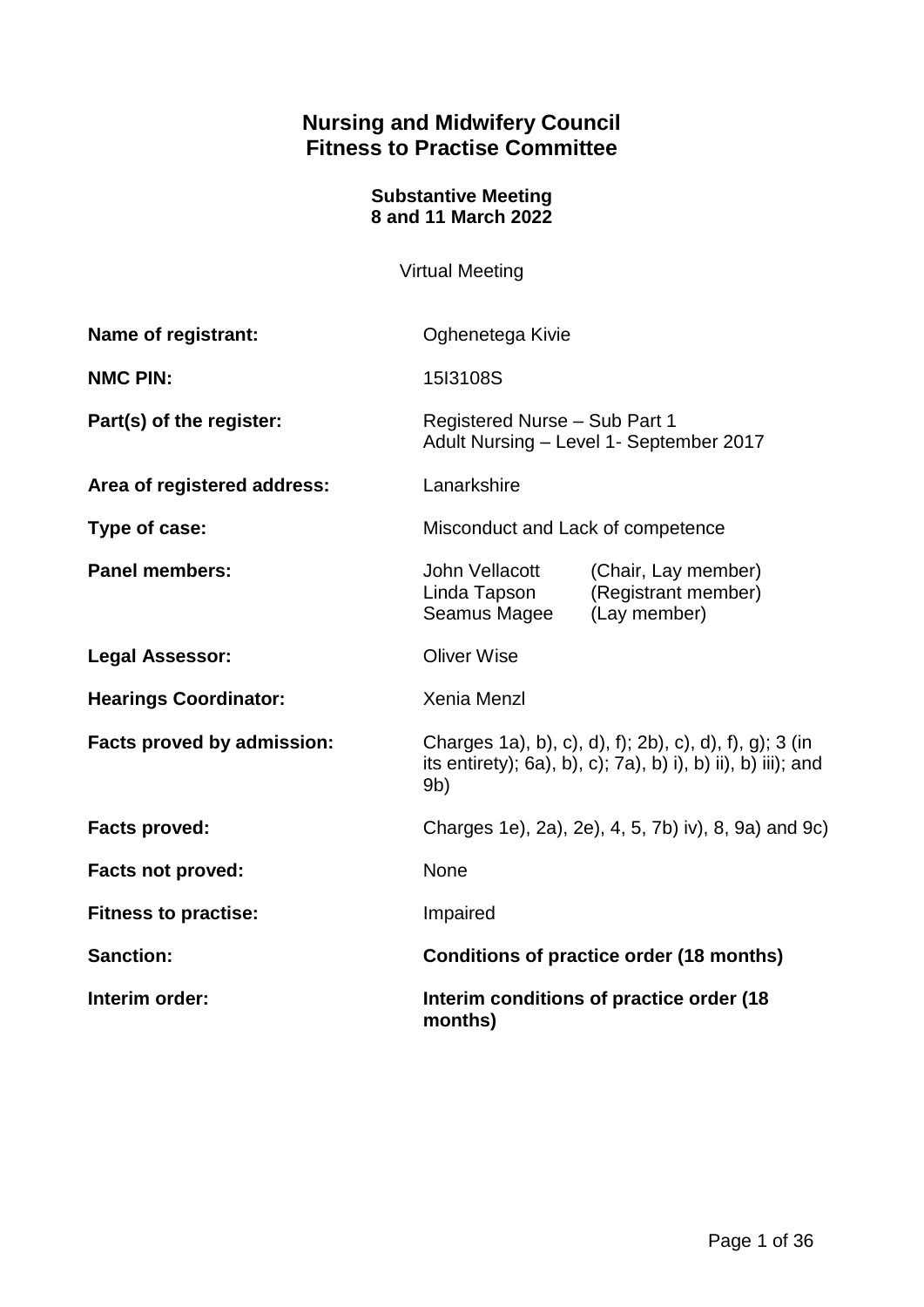## **Decision and reasons on service of Notice of Meeting**

The panel considered whether notice of this meeting has been served in accordance with the rules. Rules 11A and 34 of the 'Nursing and Midwifery Council (Fitness to Practise) Rules 2004', as amended (the Rules) state:

*'11A.(1) Where a meeting is to be held in accordance with rule 10(3), the Conduct and Competence Committee or the Health Committee shall send notice of the meeting to the registrant no later than 28 days before the date the meeting is to be held.*

*34.(3) Any other notice or document to be served on a person under these Rules may be sent by— (a) ordinary post'*

The panel accepted the advice of the legal assessor.

The letter of notice of this substantive meeting was sent to Miss Kivie and her representative at UNISON via email on 16 February 2022. The panel is satisfied that the notice was sent more than 28 days in advance of this meeting and to an email address that has been used by Miss Kivie to communicate with the Nursing and Midwifery Council (NMC). The panel therefore finds that notice has been served in accordance with the Rules.

The panel noted that some charges are not admitted by Miss Kivie in her latest communication with the NMC. The panel considered the case could still be dealt with at a meeting.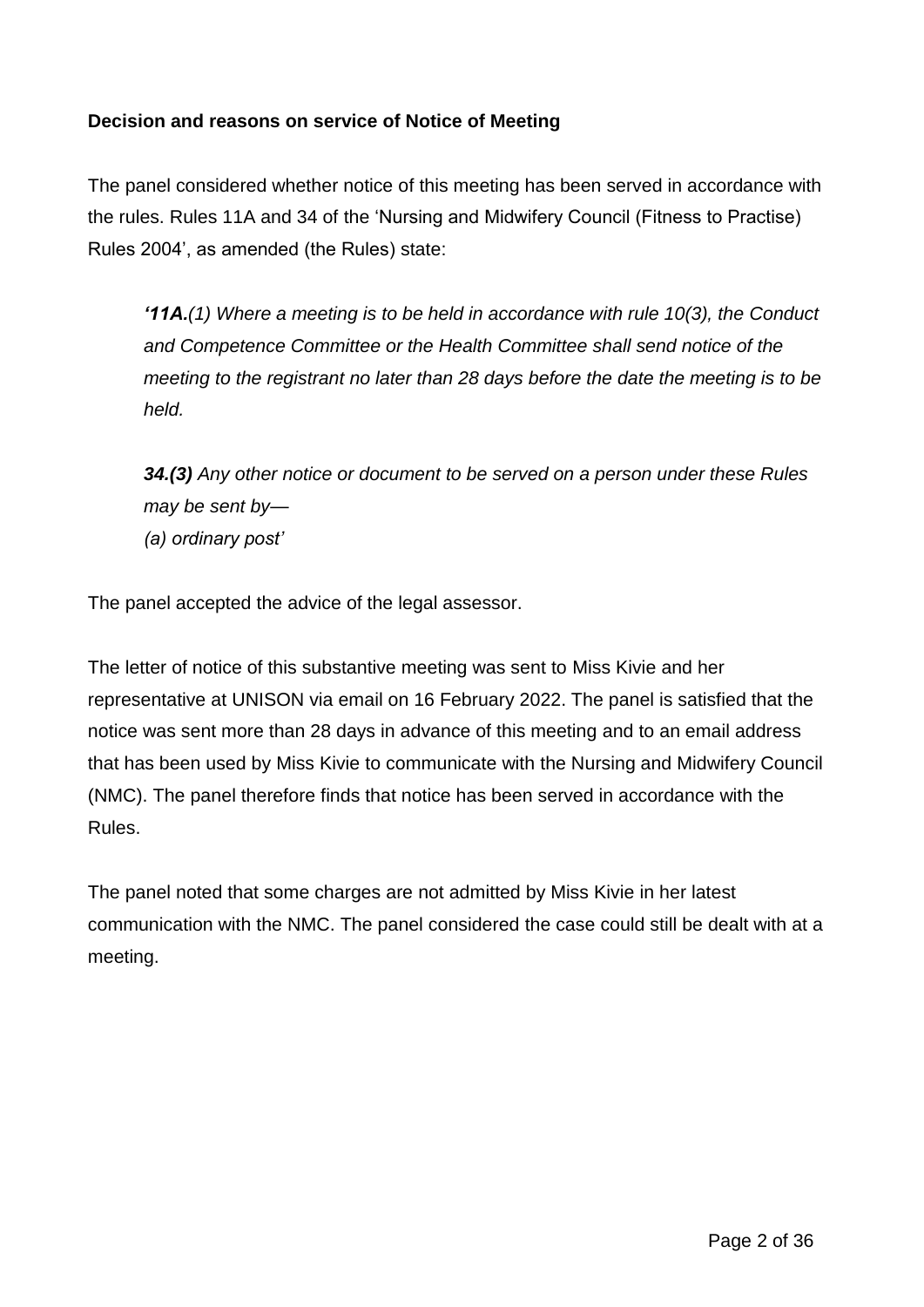## **Details of charge**

That you a Registered Nurse, between October 2017 and 16 July 2020:

- 1. Failed to demonstrate the standards of knowledge, skill, and judgement in respect of workload management and prioritisation of tasks required to practise without supervision as a registered nurse, in that you:
	- a. On the week beginning 15 January 2018, failed to carry out multiple observations on patients **[proved by admission]**
	- b. On 15 April 2018, failed to show an understanding in relation to blood tests when treating a patient with an acute kidney injury **[proved by admission]**
	- c. On the week beginning 15 January 2018, failed to carry out NEWS observations in a timely manner **[proved by admission]**
	- d. On the week beginning 15 January 2018, failed to complete and totalise a fluid balance chart **[proved by admission]**
	- e. On 9 February 2018 were disorganised with your workload **[proved]**
	- f. On 28 April 2018, failed to check patient fluid balances **[proved by admission]**
- 2. Failed to demonstrate the standards of knowledge, skill, and judgement in respect of identification and escalation of deteriorating patients required to practise without supervision as a registered nurse, in that you:
	- a. On the week beginning 15 January 2018, failed to carry out an assessment of a patient that was complaining of a new symptom **[proved]**
	- b. On the week beginning 15 January 2018, failed to demonstrate an understanding of how to deal with a hypotensive patient **[proved by admission]**
	- c. On the week beginning 15 January 2018, failed to carry out NEWS observations in a timely manner **[proved by admission]**
	- d. On 27 February 2018 failed to assess a patient who had declined breakfast and was feeling unwell, using the ABCDE assessment tool or NEWS score assessment tool, or at all **[proved by admission]**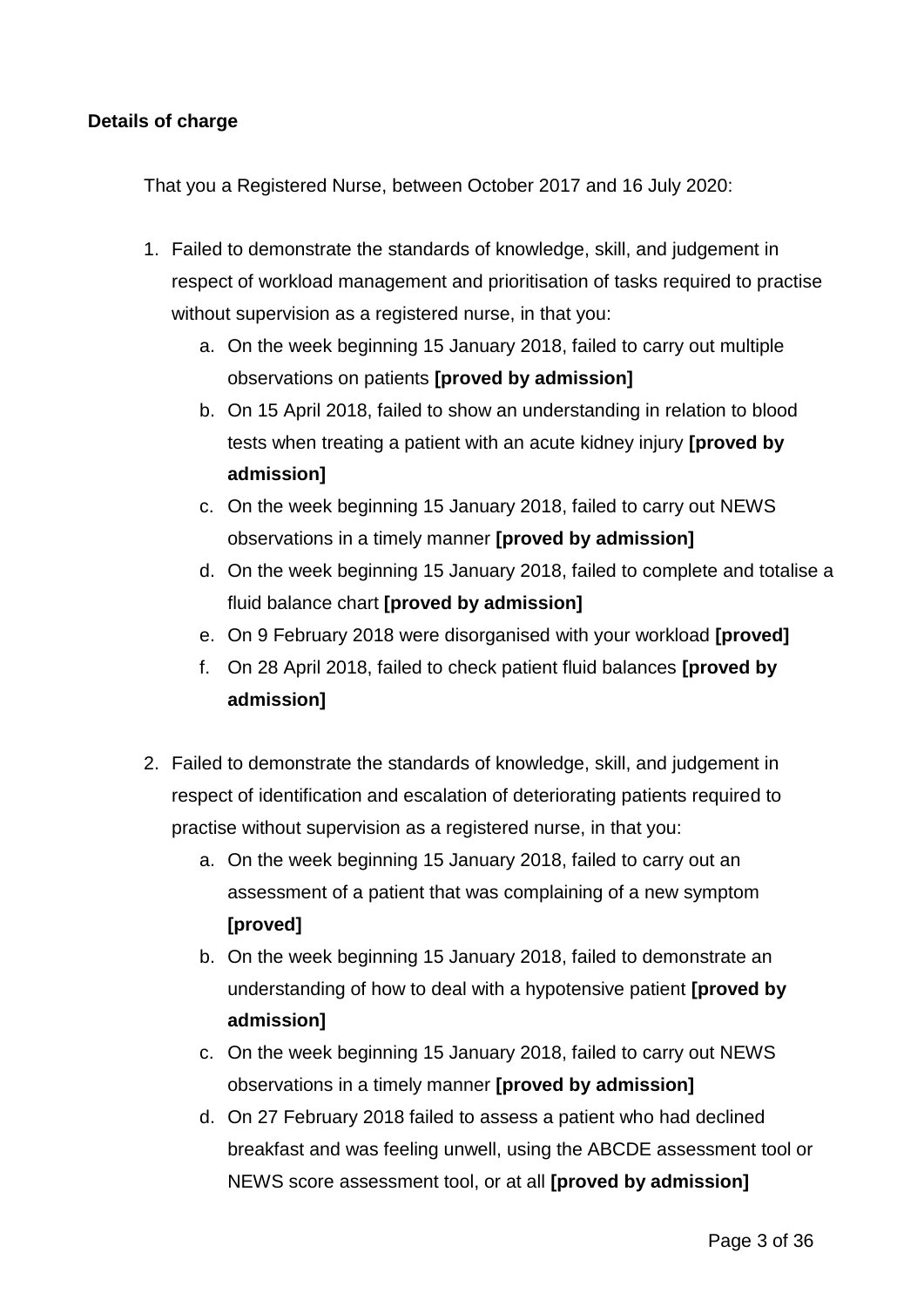- e. On 17 July.2018, failed to identify that Patient I's condition was deteriorating and required escalation **[proved]**
- f. On 17 July 2018 failed to notice that a patient was prone and unresponsive with a NEWS score of 7 and had a palpable bladder **[proved by admission]**
- g. On 18 July 2018, failed to identify that Patient J was suffering from urine retention and required escalation **[proved by admission]**
- 3. Failed to demonstrate the standards of knowledge, skill, and judgement in respect of administration of medication required to practise without supervision as a registered nurse, in that you: **[proved by admission in its entirety]**
	- a. On 18 January 2018 administered insulin to a patient without capacity, Patient A, and did not ask a colleague to carry out a second check
	- b. On 10 February 2018 failed to administer Amiodarone to Patient D
	- c. On 10 February 2018 failed to administer to an Exoparin injection to a patient
	- d. On 11 February 2018 failed to administer Amiodarone and Fresubin oral nutrition supplement to a patient
	- e. On 11 February 2018 failed to administer subcutaneous Clexane to Patient B on 3 consecutive days
	- f. On 11 February 2018:
		- i) withheld medication (Ramipril) in respect of Patient C,
		- ii) recorded on the Cardex for Patient C that a Doctor had instructed that the medication should not be administered
	- g. On 15 February 2018
		- i) were unaware of the maximum dosage of Paracetamol in a 24 hour period
		- ii) were unaware that dosage of specific medications require adjustment according to the patient's weight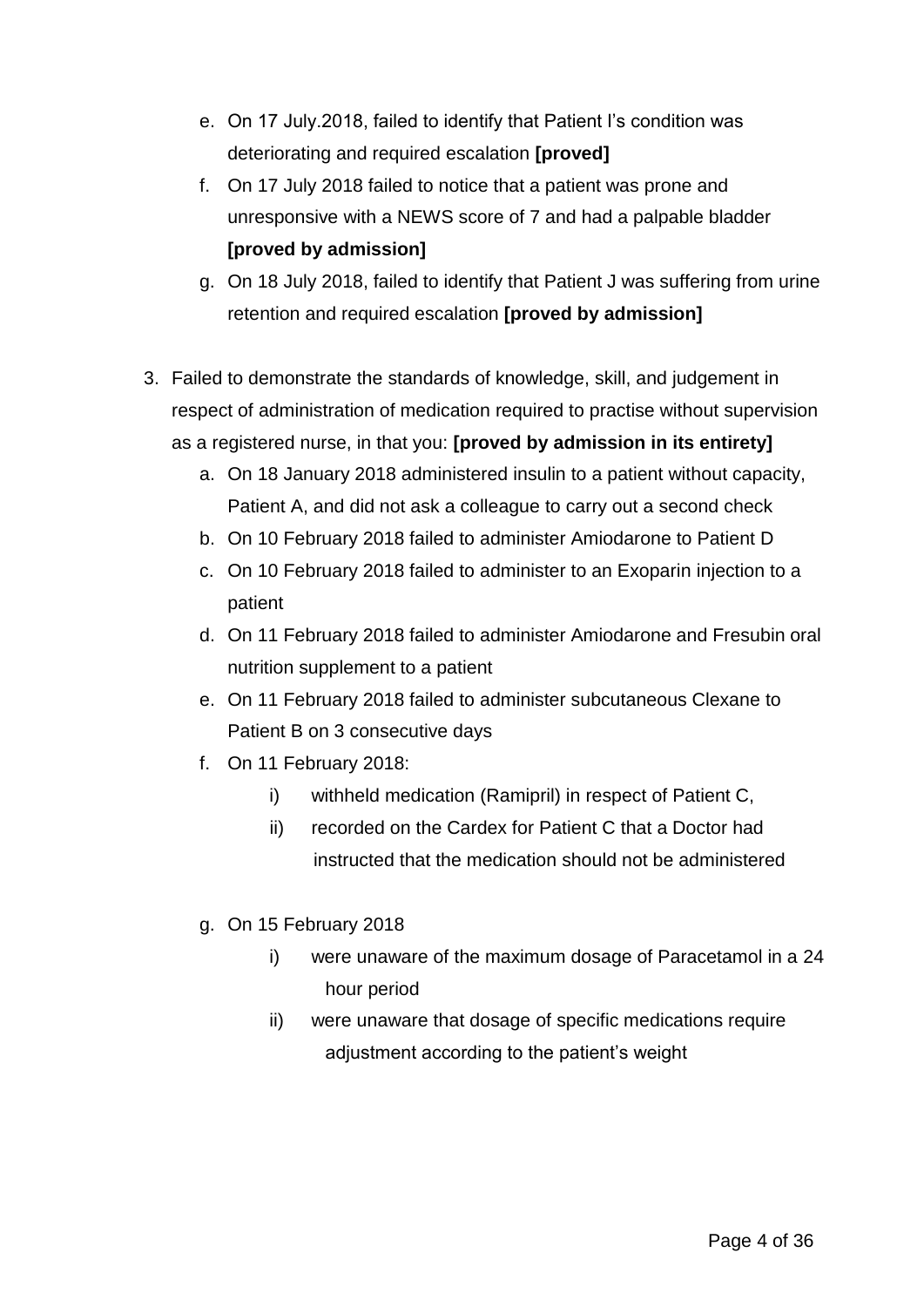- h. On 26 February 2018:
	- i) omitted to administer Warfarin to Patient E at the prescribed time
	- ii) having omitted to administer Warfarin to Patient E at the prescribed time, administered Warfarin at the incorrect time
	- iii) at the time that you administered the Warfarin to Patient E, you did so without supervision
- i. On 27 February 2018 left medication unattended in a room where one of the patients was suffering periods of confusion
- j. On 27 February 2018 attempted to administer insulin to Patient F without requesting that a colleague carry out a second check
- k. On 18 July 2018 dispensed 1100 micrograms of medication to a patient when the prescription was for 800 micrograms
- 4. Your conduct as set out at charges 3.f.i) and 3.f.ii) above was dishonest in that you knew that a Doctor had not authorised withdrawal of Warfarin for Patient C **[proved]**
- 5. Your conduct as set out at charge 3.j above was dishonest in that you were attempting to cover up your failure to administer Insulin at the directed time **[proved]**
- 6. Failed to demonstrate the standards of knowledge, skill, and judgement in respect of record keeping required to practise without supervision as a registered nurse, in that you: **[proved by admission in its entirety]**
	- a. On 12 April 2018 failed to record in Patient G's notes whether you had administered Ticagrelor to the patient as prescribed
	- b. On 08 May 2018 failed to update Patient H's notes to show that a GTN infusion was no longer being administered
	- c. On 1 November 2018, in respect of Patient M, failed to record in the patient notes that Patient M had fallen while you were in the process of moving them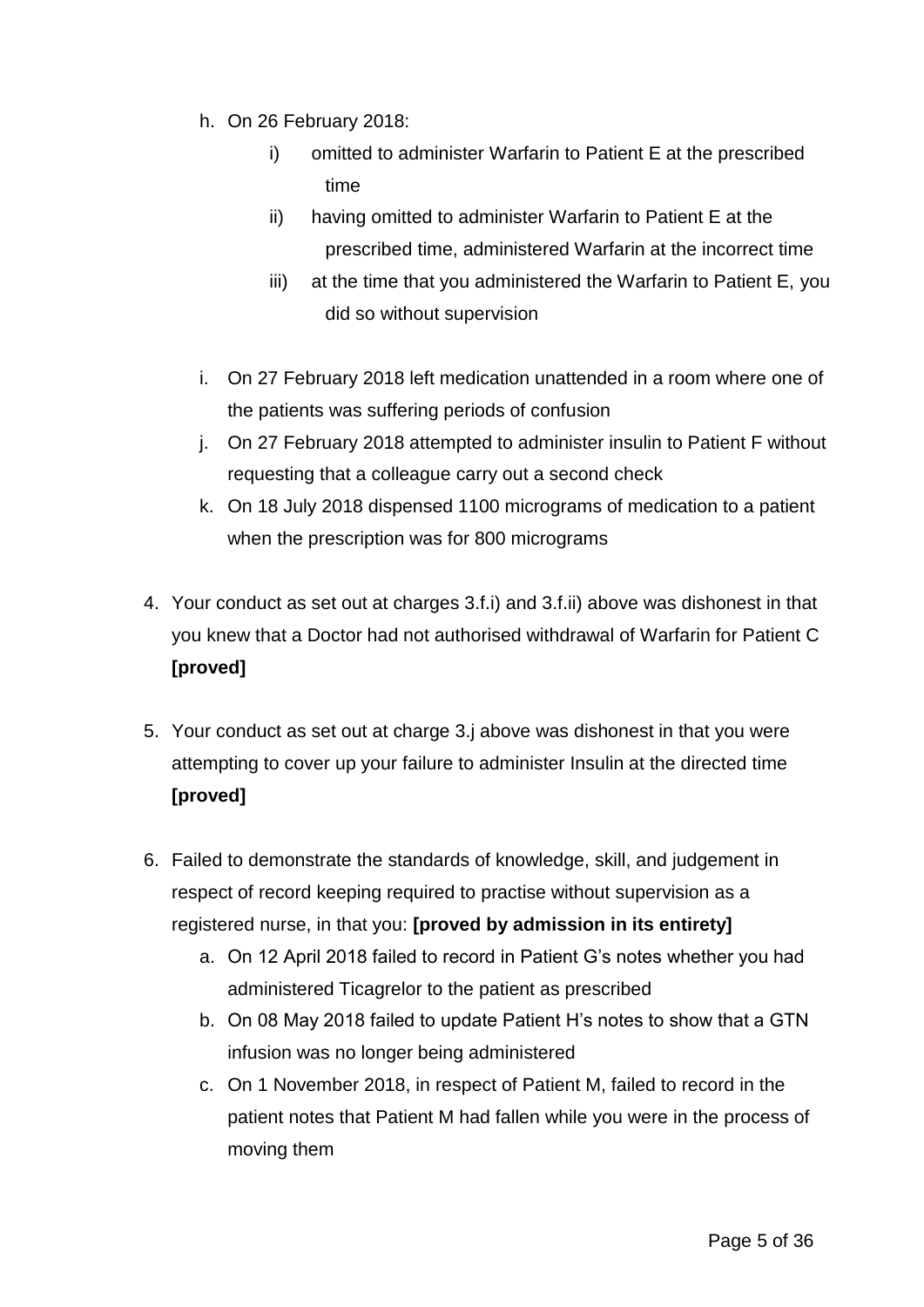- 7. Failed to demonstrate the standards of knowledge, skill, and judgement in respect of moving and handling required to practise without supervision as a registered nurse, in that you:
	- a. On a date unknown in October 2018, left Patient L unattended in a Sarah Steady device **[proved by admission]**
	- b. On 1 November 2018, in respect of Patient M, after installing the patient in the Sarah Steady device you,
		- i) Failed to ensure that Patient M was secured safely; and **[proved by admission]**
		- ii) As a result, Patient M fell from the Sarah Steady device **[proved by admission]**
		- iii) Delayed reporting that Patient M had fallen **[proved by admission]**
		- iv) Gave incorrect details regarding the circumstances of the fall **[proved]**
	- c. On 9 June 2020 you manually handled Patient N incorrectly and caused her injury **[proved by admission]**
- 8. Your conduct as set out at charges 6.c, 7.b.i), 7.b.ii) and 7.b.iii) was dishonest in that you sought to conceal your action of moving Patient M in an unsafe manner **[proved]**
- 9. Failed to demonstrate the standards of knowledge, skill, and judgement in respect of communication required to practise without supervision as a registered nurse, in that you:
	- a. On a date unknown in October 2018, failed to give full discharge advice and instructions on the use of a catheter to Patient K **[proved]**
	- b. On 22 January 2018 failed to read the patient medical notes before completing a handover to colleagues **[proved by admission]**
	- c. On 11 May 2018, failed to communicate effectively with a colleague while preparing a patient for ambulance discharge **[proved]**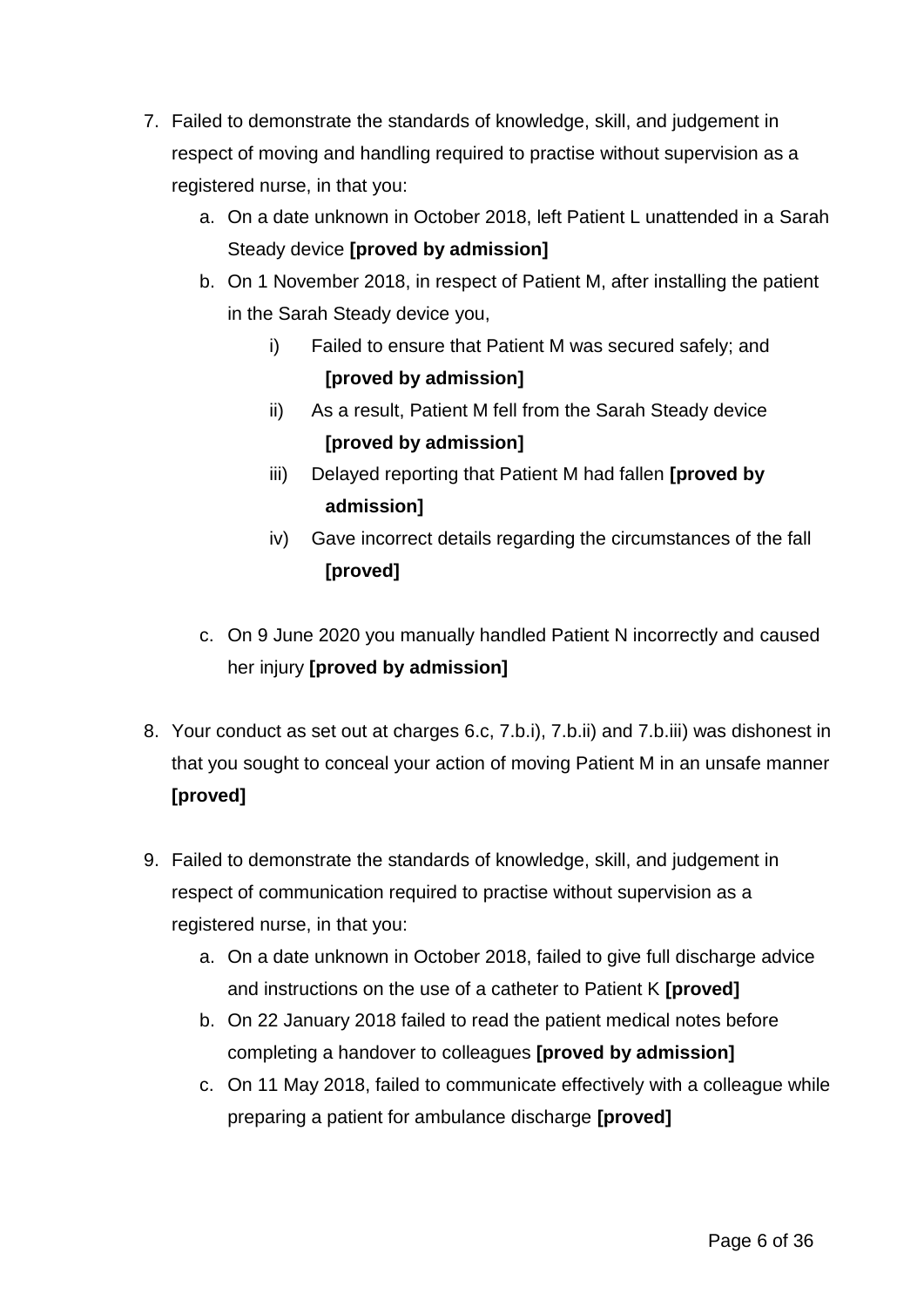AND in light of the above, in respect of charge 4, 5 and 8 your fitness to practise is impaired by reason of your misconduct and in respect of charges 1, 2, 3, 6, 7 and 9 your fitness to practise is impaired by reason of your lack of competence.

## **Background**

Miss Kivie first joined the NMC register in September 2017. She commenced employment at University Hospital Moorlands, as a newly qualified staff nurse in October 2017. She initially worked on Ward 18. Her induction included a one-week orientation and induction plus two weeks where she was supernumerary.

It is alleged that concerns regarding her practice began to emerge early in her employment. In February 2018 she was put on supervised practice. Despite support, Miss Kivie was placed on a formal capability programme in June 2018. As part of this, she was moved out of Ward 18 to Ward 12, which was a less acute area. She was assigned a mentor and provided with additional supervision, education and training as well as one hour per shift reflective practice time.

However, it was alleged that, despite this additional support, Miss Kivie failed to demonstrate the necessary competence as a newly qualified nurse on Ward 12 and no significant or consistent improvement was seen in her practice. Following further investigations into her practice she resigned from her employment.

Miss Kivie then gained employment with HC-One in August 2018 at the Highgate Care Home ('Home 1'). Shortly after joining, Miss Kivie's NMC registration became subject to an interim conditions of practice order. Home 1 facilitated Miss Kivie in working under those interim conditions.

In October 2018, Miss Kivie was involved in a manual handling incident in which she was allegedly responsible for a resident suffering a fall as a result of her incorrect use of a moving and handling device used to transfer a patient to a chair.

Then, in November 2018, Miss Kivie was involved in another similar manual handling incident. It is said she was responsible for a resident suffering a fall, as a result of the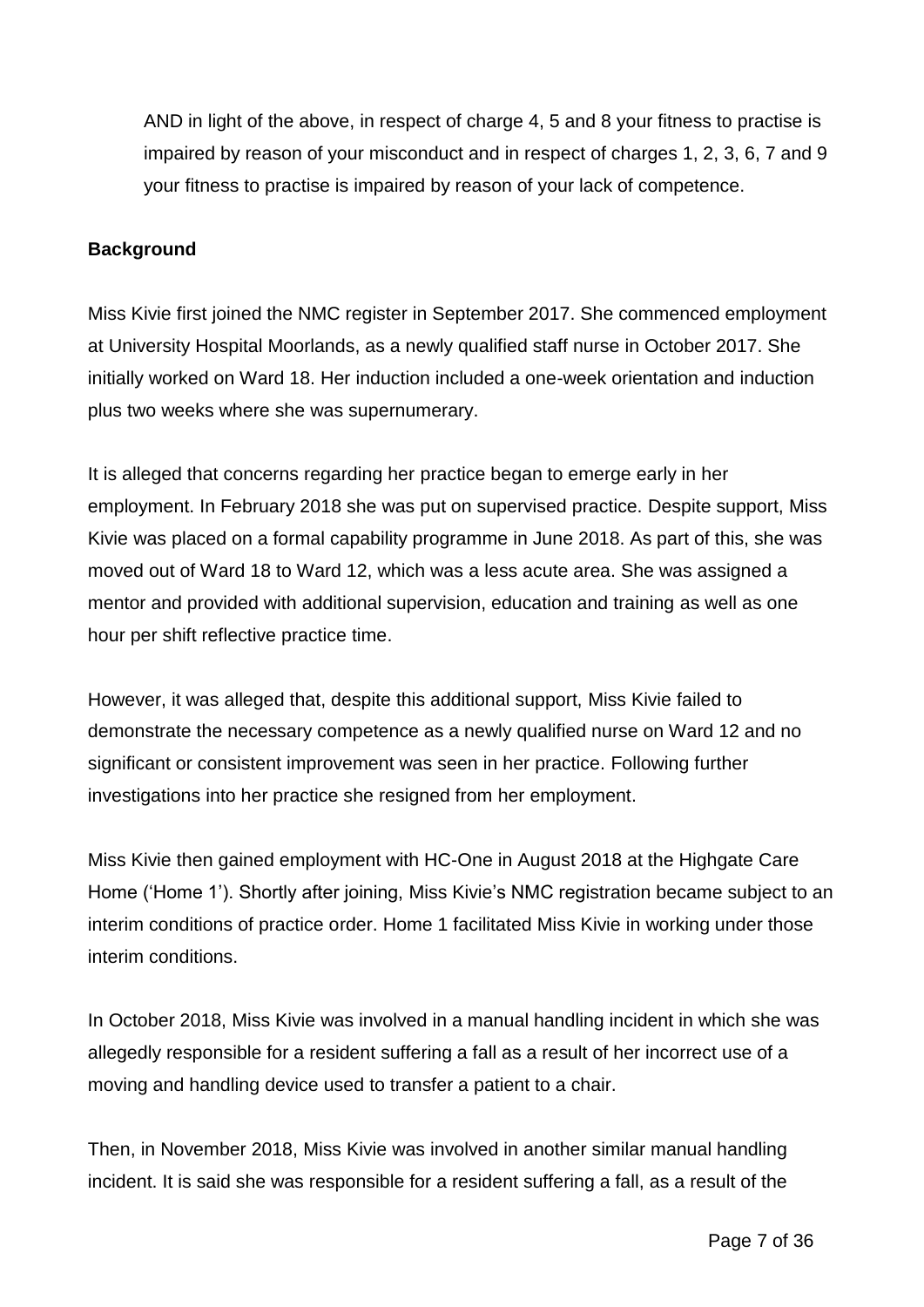incorrect use of the same device that was used in October 2018. When asked to give an account of this incident, it is alleged that Miss Kivie's initial account did not reflect the evidence of a witness who saw the resident on the floor. When questioned by her supervisor about the incident this raised concerns about Miss Kivie's probity.

Miss Kivie then secured employment at the Victoria House Care Home ('Home 2'), as a Health Care Assistant. The NMC requested an up to date reference, as part of their further investigation work and this resulted in an additional area of concern being raised. It is alleged that, on a night shift commencing 8 June 2020, Miss Kivie was involved in a moving and handling procedure that resulted in a hand injury to the resident. An investigation was planned by Home 2 but Miss Kivie left before it was completed.

## **Decision and reasons on facts**

At the outset of the meeting, the panel noted the email from Miss Kivie, dated 21 July 2021, which states: '*I accept all charges.*'

However, the panel noted that the UNISON submissions, sent to the NMC in March 2022 on Miss Kivie's behalf, are not in alignment with the email of 21 July 2021. The panel determined that in these circumstances it would be fair to Miss Kivie to accept the latest documentation, dated March 2022, as Miss Kivie's position regarding the charges.

Therefore, in accordance with the documentation provided by UNISON, the panel finds charges 1a), b), c), d), f); 2b), c), d), f), g); 3 (in its entirety); 6a), b), c); 7a), b) i), b) ii), b) iii); and 9b) proved by way of Miss Kivie's admission.

However, charges 1e), 2a), 2e), 4, 5, 7b) iv), 8, 9a) and 9c) were not admitted in the submissions provided in March 2022. The panel therefore determined that it would be fair and in the interests of justice to make a decision on the facts which had not been admitted.

In reaching its decisions on the remaining facts, the panel took into account all the documentary evidence in this case together with the representations made by the NMC and from UNISON, on behalf of Miss Kivie.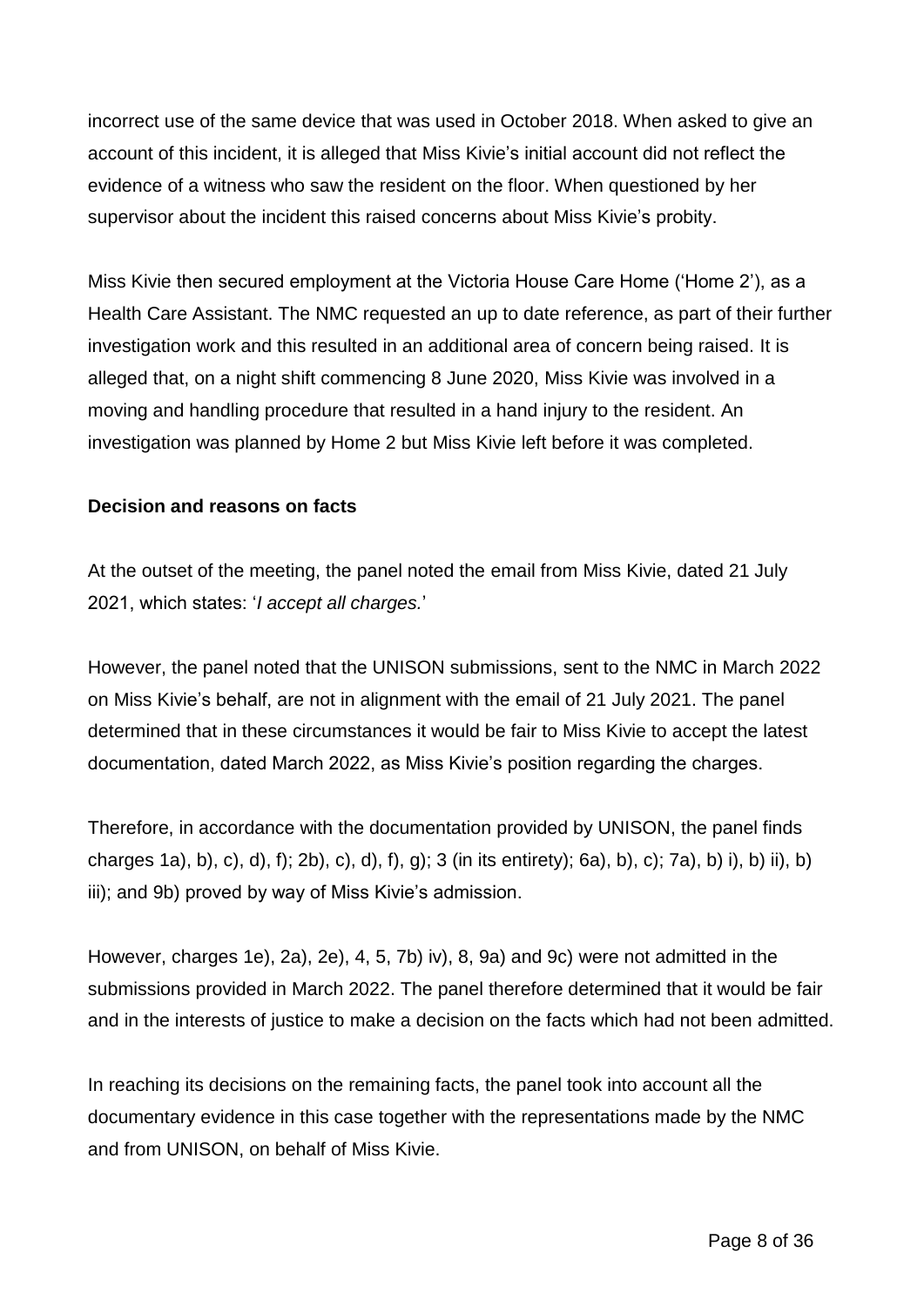The panel was aware that the burden of proof rests on the NMC, and that the standard of proof is the civil standard, namely the balance of probabilities. This means that a fact will be proved if a panel is satisfied that it is more likely than not that the incident occurred as alleged.

The panel had regard to the written statements of the following witnesses on behalf of the NMC:

| Nurse A:     | Senior Nurse of the Medical<br>Directorate at University Hospital |
|--------------|-------------------------------------------------------------------|
|              | Monklands;                                                        |
| Colleague B: | Care Assistant at Highgate Care<br>Home;                          |
| Ms C:        | Home Manager at Highgate Care<br>Home;                            |
| Ms D:        | Care Home Manager at Victoria<br>House Care Home;                 |
| Colleague E: | Carer at Victoria House Care Home;                                |
| Colleague F: | Senior Healthcare Assistant at<br>Victoria House Care Home; and   |
| Ms G:        | <b>Training Co-Ordinator at Victoria</b><br>House Care Home.      |

The panel also had regard to written representations from Miss Kivie.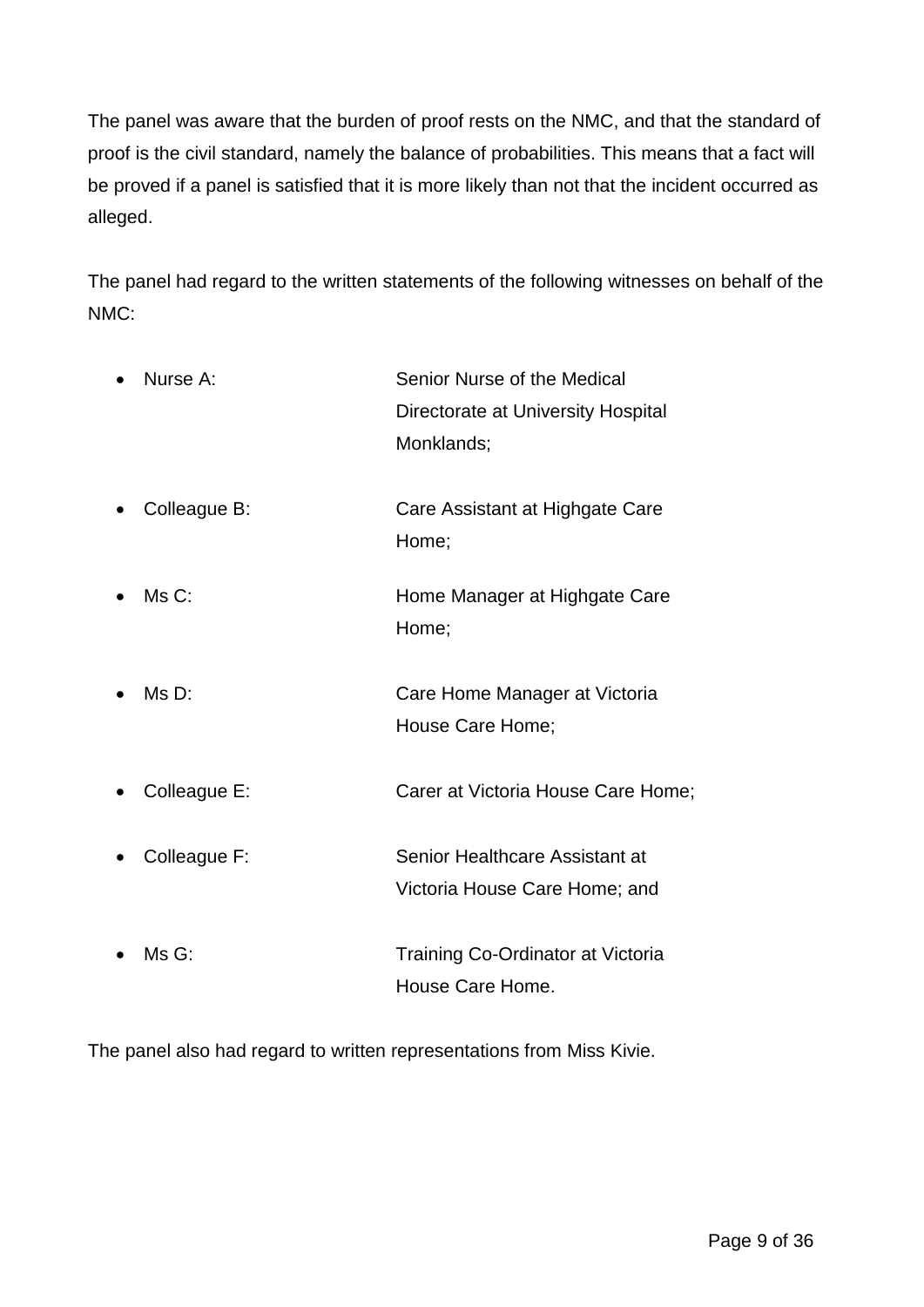## **Charge 1e)**

- *1. Failed to demonstrate the standards of knowledge, skill, and judgement in respect of workload management and prioritisation of tasks required to practise without supervision as a registered nurse, in that you:*
	- *e. On 9 February 2018 were disorganised with your workload*

## **This charge is found proved.**

In reaching this decision, the panel took into account the written statement of Nurse A and a Practice Development Support Report for Miss Kivie, dated 15 February 2018.

The panel noted that the Practice Development Support Practitioner reported Miss Kivie to be disorganised. In the Practice Development Support Report completed by the Practice Development Practitioner it states:

'*I returned to Ward 18 on the 9th February 2018, to continue supporting* [Miss Kivie]*.*  [...] Following this period of observation, I found [Miss Kivie] to be disorganised with *her workload as she attempted to carry out various tasks at the one time.*'

The panel noted that the evidence demonstrated comments throughout that Miss Kivie was disorganised and that the Practice Development Practitioner's observation was in keeping with other evidence.

In her written statement to the NMC Nurse A stated:

'*It came to light fairly quickly that* [Miss Kivie] *was struggling with the workload.* […] *These concerns remained constant over the next few months.'*

The panel further noted Miss Kivie's previous admission to the charge in the email dated 21 July 2021 and a previously submitted Case Management Form (CMF).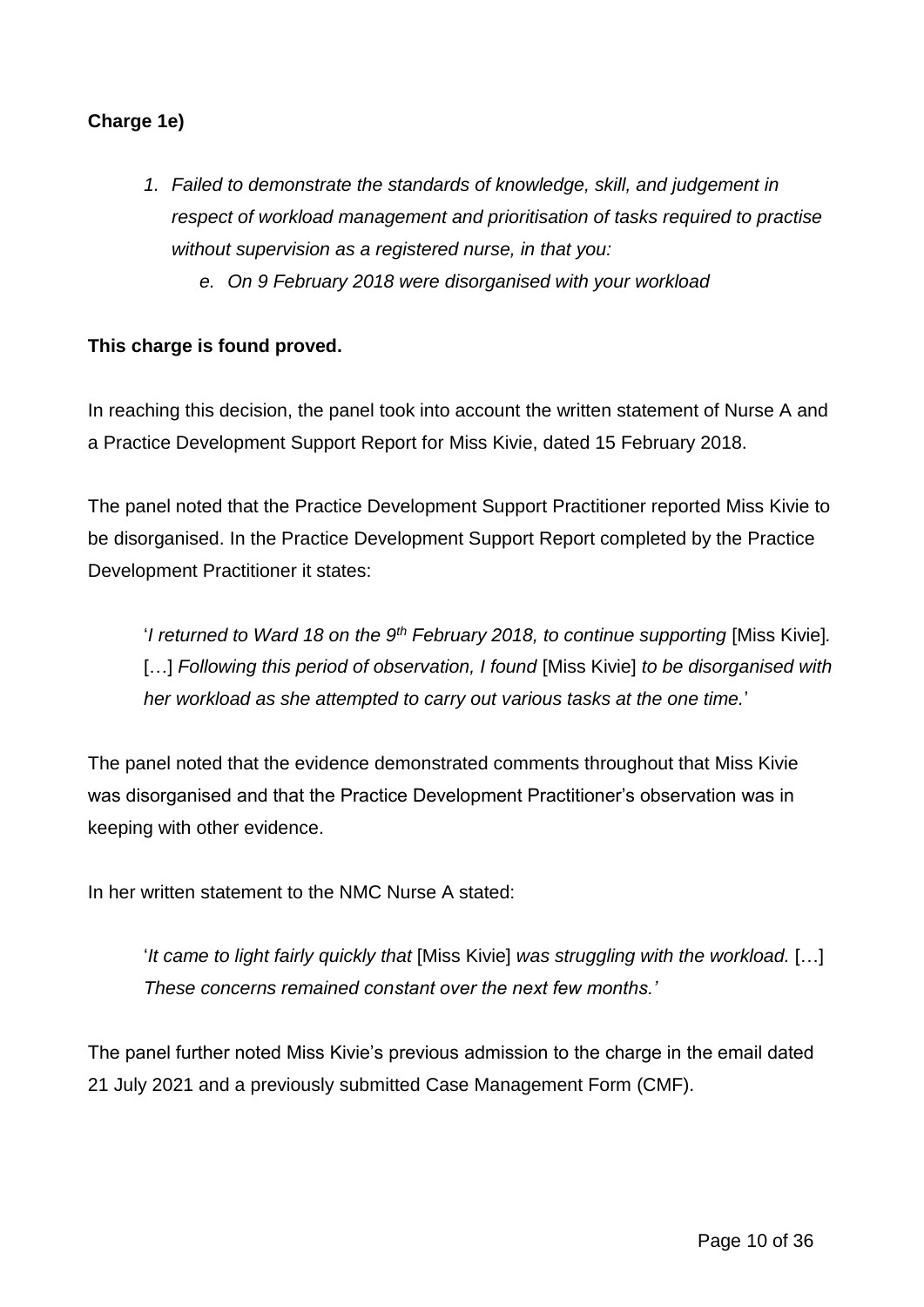The panel was therefore satisfied that, on the balance of probabilities, it is more likely than not that Miss Kivie failed to demonstrate the standards of knowledge, skill, and judgement in respect of workload management and prioritisation of tasks required to practise without supervision as a registered nurse, in that on 9 February 2018 she was disorganised with her workload.

## **Charge 2a)**

- *2. Failed to demonstrate the standards of knowledge, skill, and judgement in respect of identification and escalation of deteriorating patients required to practise without supervision as a registered nurse, in that you:*
	- *a. On the week beginning 15 January 2018, failed to carry out an assessment of a patient that was complaining of a new symptom*

## **This charge is found proved.**

In reaching this decision, the panel took into account the Supervisory Discussion Notes, and a Practice Development Support Report for Miss Kivie, dated 15 February 2018.

The Practice Development Support Report states that:

'*On the week commencing the 15th January 2018* […] *On the second visit, the same week* […]

*During this period, there were 2 incidences of questionable practice. One of which involved failure to address patient centred care where the patient was complaining of a new symptom. William coached* [Miss Kivie] *into how this incident should be approached which included medical staff involvement/review.*'

The notes of the Supervisory Discussion on the 17 July 2018 state:

'*Before break I asked* [Miss Kivie] *if there were any concerns with our patients she said no. I then took over in the room where she had been working, I noticed immediately that a patient was unresponsive lying flat in the bed, observations checked – News 7, Dr informed, IC fluids commenced, bloods taken, no urine*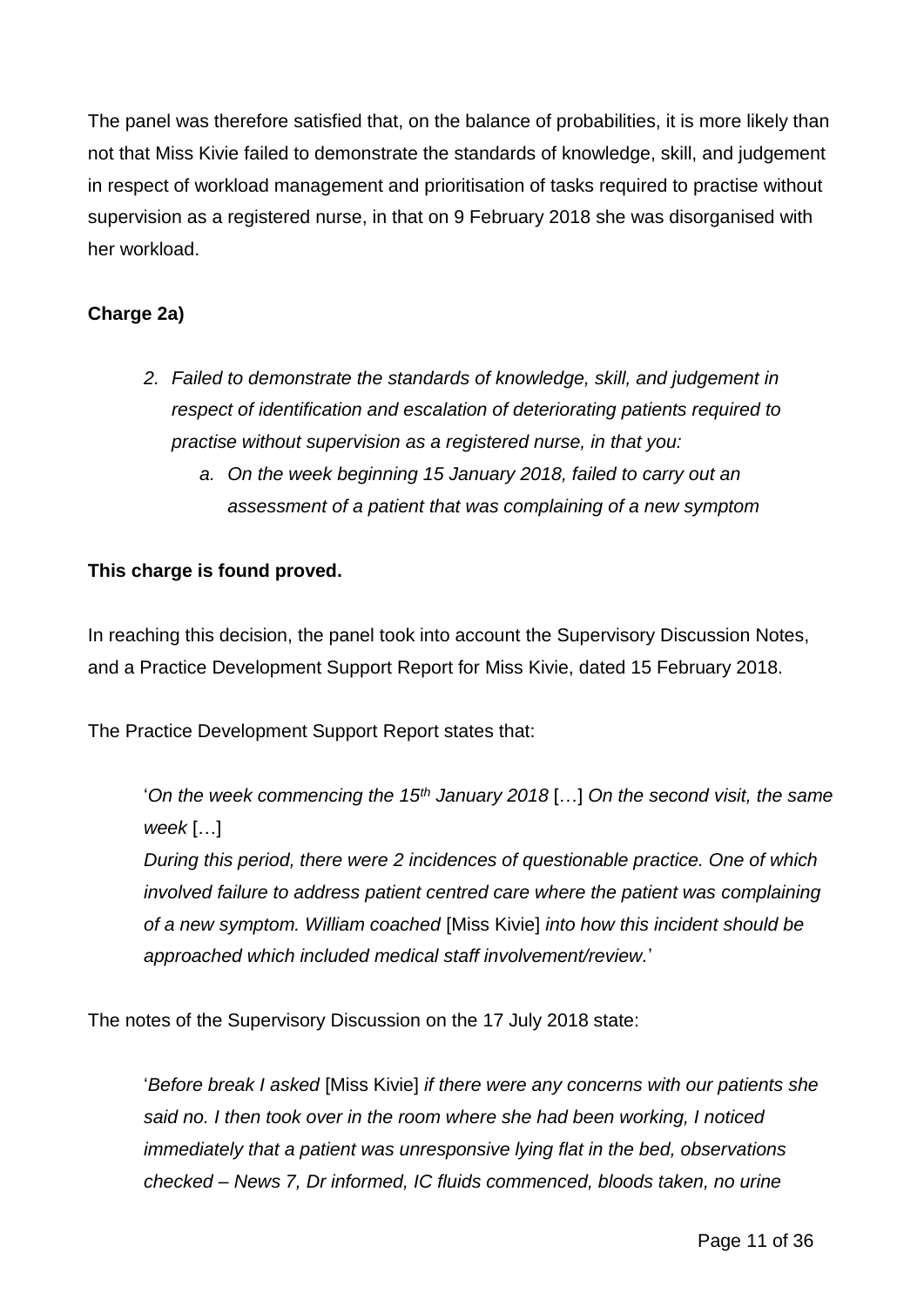*passed, palpable bladder. When* [Miss Kivie] *returned to ward I asked her why no information had been passed to myself, she informed me the patient was unable to take breakfast, she had no observation of the ill patient*'

The panel further noted Miss Kivie's previous admissions to the charge.

The panel was therefore satisfied that, on the balance of probabilities, it is more likely than not that Miss Kivie failed to demonstrate the standards of knowledge, skill, and judgement in respect of identification and escalation of deteriorating patients required to practise without supervision as a registered nurse, in that, on the week beginning 15 January 2018, she failed to carry out an assessment of a patient that was complaining of a new symptom.

## **Charge 4)**

*4. Your conduct as set out at charges 3.f.i) and 3.f.ii) above was dishonest in that you knew that a Doctor had not authorised withdrawal of Warfarin for Patient C*

## **This charge is found proved.**

In reaching this decision, the panel took into account Miss Kivie's admissions to charges 3.f)i) and 3.f)ii), the notes of a meeting between Miss Kivie, Nurse H and Nurse J and a Datix detailing the incidents in charge 3.f)i) and 3.f)ii).

The panel noted that Miss Kivie admits charges 3.f)i) and 3.f)ii) which go to the core of charge 4, as well as the evidence, the Datix and the meeting notes, outlining the incident.

The Datix for this incident states:

'*SN withheld a patient's medication without discussing it with medical staff while signing the cardex as (9) withheld on Dr's instructions*'.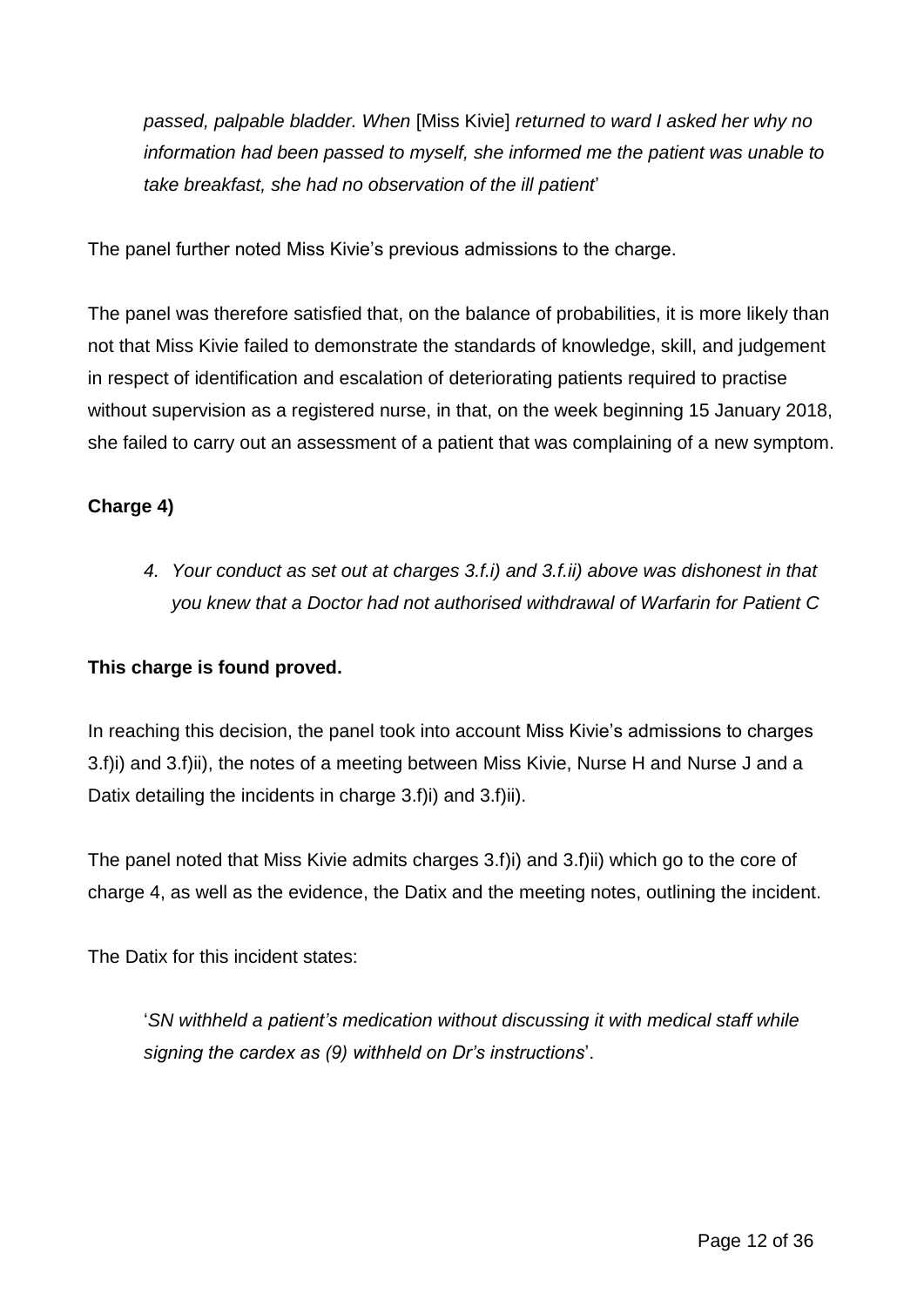The meeting note states:

'[Miss Kivie] *has undergone a series of supervised drug administration rounds, however when administering drugs independently the following omissions of care have occurred:* 

 *A decision to withhold rampiril from a patient and then documenting (9) on the medicine cardex as being withheld on instruction from medical staff.* [Miss Kivie] *clearly failed understand the correct process and the abbreviations to be used.*' [sic]

The panel was of the view that Miss Kivie withheld information admitting that she signed the cardex for Patient C without discussing this with a medical practitioner, when she had not. The panel determined that it was more likely than not a deliberate act of dishonesty to conceal that she had withheld medication for Patient C and to divert responsibility away from herself.

The panel was therefore satisfied that, on the balance of probabilities, it is more likely than not that Miss Kivie's conduct as set out at charges 3.f.i) and 3.f.ii) was dishonest in that she knew that a Doctor had not authorised withdrawal of Warfarin for Patient C.

## **Charge 5)**

*5. Your conduct as set out at charge 3.j above was dishonest in that you were attempting to cover up your failure to administer Insulin at the directed time*

## **This charge is found proved.**

In reaching this decision, the panel took into account Miss Kivie's admissions to charge 3j), and her reflection on the incident.

The panel noted that Miss Kivie admits charges 3j) which goes to the core of charge 5.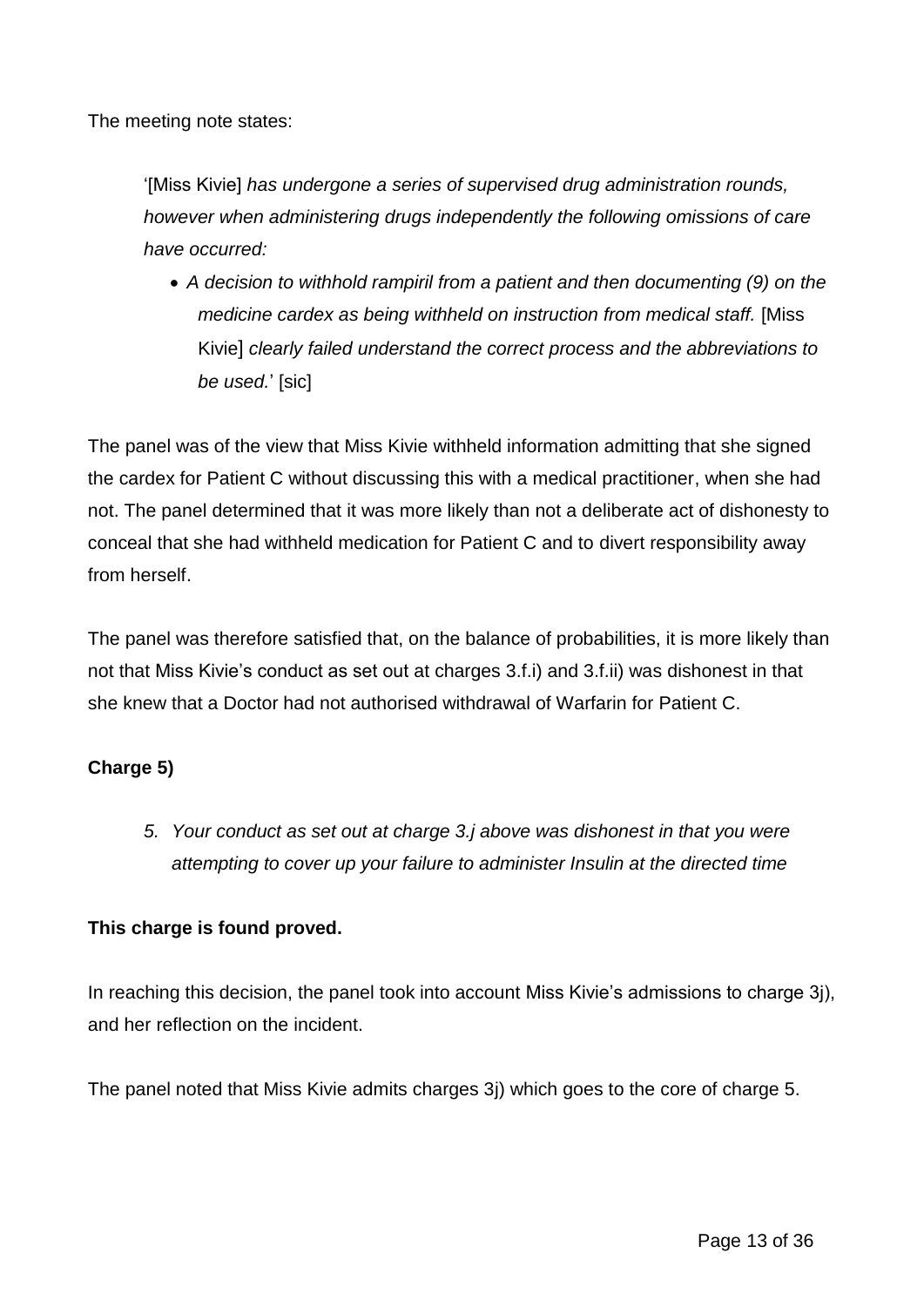The panel noted that in her written reflection on the incident Miss Kivie states:

'*I administered the insulin without asking a colleague to double check in adherence to the NMC management of Medicines (2008). Thereby, I did not ensure patient safety in adherence to the NMC Code (2015) which 19.1 says as a Registered Nurse measures should be taken to reduce as far as possible the likelihood of mistakes, near misses, harm and the effect of harm if it takes place. In addition, the patient cannot give consent because she is an Adult with Incapacity (Adults with Incapacity (Scotland) Act (2000)), thereby needs two Registered Nurses to check the insulin and sign before administration. This is in adherence to the Legal and Ethical frameworks for Patient Group Direction for Standards for Medicine Management (2006).*'

The panel determined that Miss Kivie was under a high amount of pressure due to her situation and that she was already under supervision regarding her medicines management. The panel deduced that it was highly likely that Miss Kivie attempted to administer insulin without a second checker to cover up the fact that she had missed the directed time.

The panel was therefore satisfied that, on the balance of probabilities, it is more likely than not that Miss Kivie's conduct as set out at charge 3.j above was dishonest in that she was attempting to cover up her failure to administer Insulin at the directed time

## **Charge 8)**

*8. Your conduct as set out at charges 6.c, 7.b.i), 7.b.ii) and 7.b.iii) was dishonest in that you sought to conceal your action of moving Patient M in an unsafe manner*

## **This charge is found proved.**

In reaching this decision, the panel took into account of Miss Kivie's admissions with regard to charges 6.c, 7.b.i), 7.b.ii) and 7.b.iii), and Ms C's written statement to the NMC which states: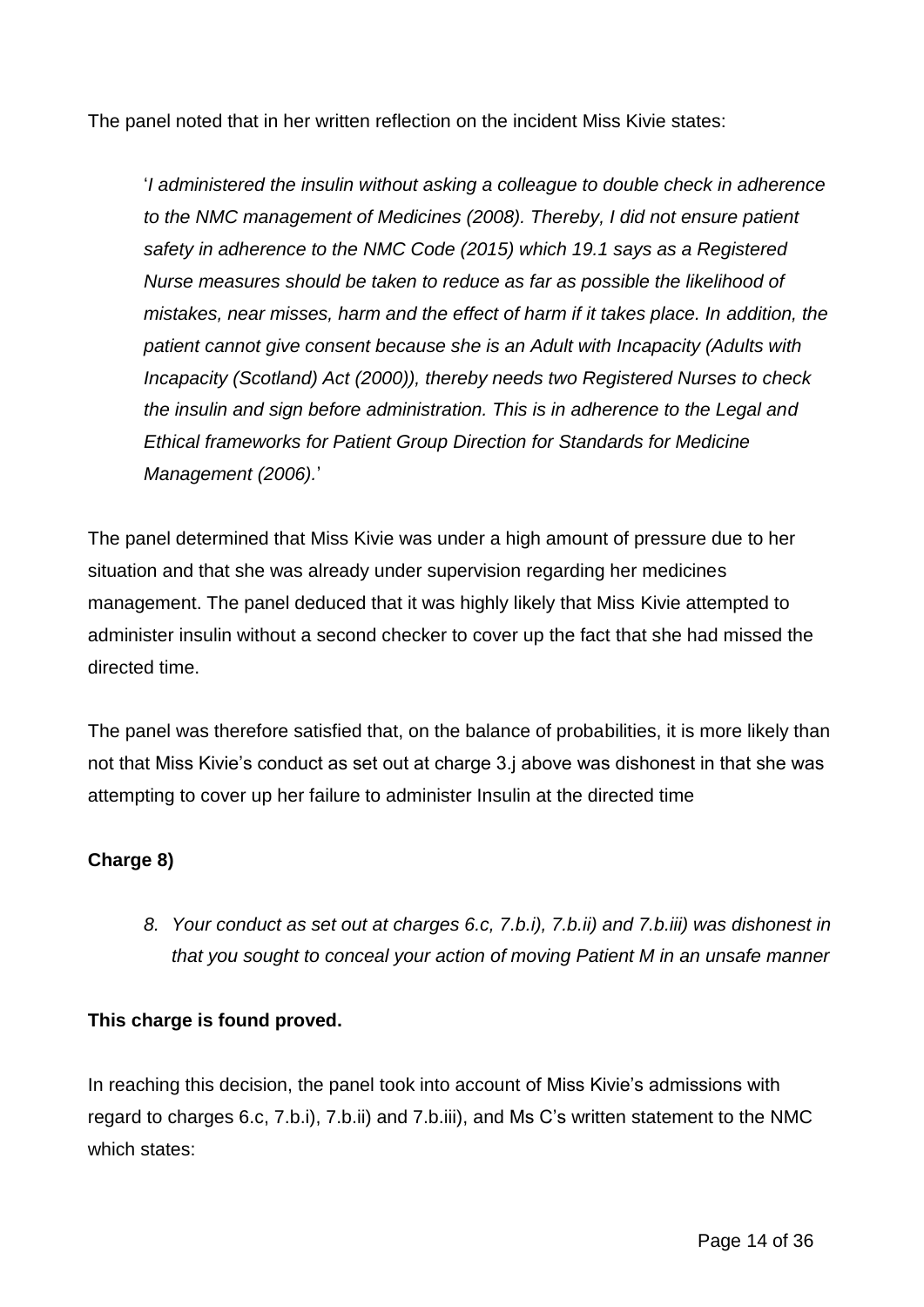'*About 4pm on -1 November 2018, I was working at Highgate when I was approached by* [Miss Kivie] *and she told me that a resident had had a controlled fall in the morning. I should add that we have a meeting at 11.30am every morning and one of the matters that is discussed is if any residents have suffered a fall and if the relevant accident forms have been completed.* [Miss Kivie] *was present at this meeting and she never mentioned anything about any resident having had a fall.*

[Miss Kivie] *went on to explain that the resident involved had had a controlled fall out of the 'steady' and she asked me if she needed to complete any accident forms. A controlled fall is when you use your body to support a patient if they are falling or unsteady in order to prevent them from falling and injuring themselves. When* [Miss Kivie] *explained to me what had happened I didn't quite believe what she was saying as it didn't seem to make sense. I also asked her to complete an accident form and update the relevant care notes.*

 $[\ldots]$ 

*In the accident form,* [Miss Kivie] *recorded the time of the incident as 10:30am.*  […]

*In the daily record of care notes,* [Miss Kivie] *I had completed an entry at 11:35am but had made no mention of the fall. At some later time, she has put an online entry stating only that the resident had had a controlled fall. She should have provided a detailed description of the incident and what she put was unacceptable. She also had the opportunity to record this incident when she completed the entry at 11.35am.* 

 $[...]$ 

*As I was concerned that* [Miss Kivie] *was not being completely truthful about what had happened, the following morning I spoke to the carer who was also involved in the care of the resident. She explained to me that she had walked into the resident's room and found her lying on the floor, half in her room and half in her ensuite bathroom.* [Miss Kivie] *had earlier said that the fall had happened as she was trying to get her out of bed.* 

 $[...]$ 

*I spoke to* [Miss Kivie] *later that afternoon. I asked her to explain again what had happened and to try and demonstrate what she actually did. She did this but when I*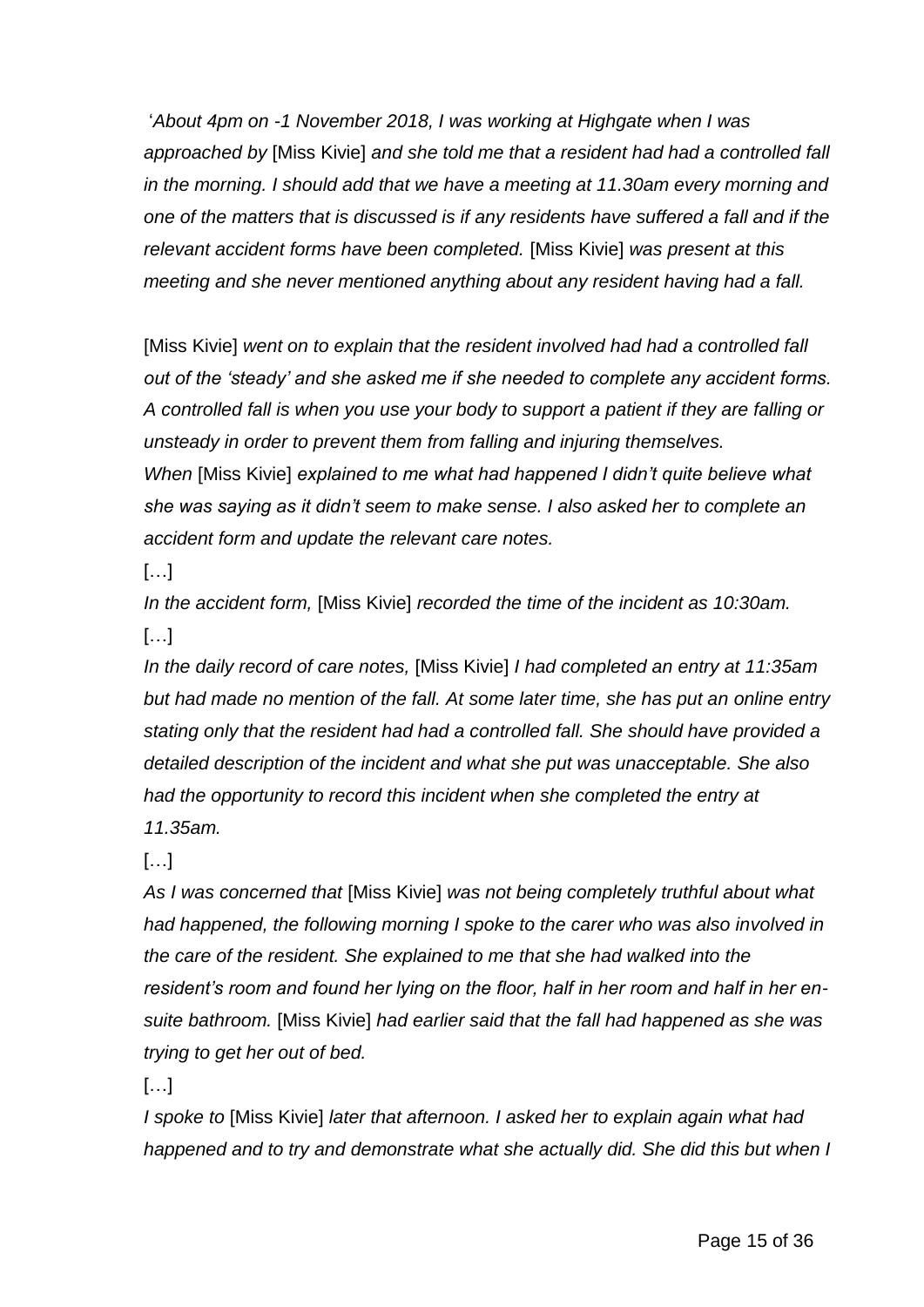*told her that the resident had been found by the carer lying on the floor, she began to tie herself in knots and then admitted what had actually happened.*'

The panel also noted that there was no record of a fall or any subsequent observations in the documentation before it. It noted that Miss Kivie was under the 'spotlight' and most likely was worried about making a mistake. The panel concluded that it was likely that Miss Kivie panicked and tried to hide the fact that the resident had fallen. The panel therefore deduced that Miss Kivie tried to conceal that the resident had fallen as a result of her trying to move the resident in an unsafe manner.

The panel was therefore satisfied that, on the balance of probabilities, it is more likely than not that the conduct as set out at charges 6.c, 7.b.i), 7.b.ii) and 7.b.iii) was dishonest in that she sought to conceal her action of moving Patient M in an unsafe manner.

## **Charge 9a)**

- 9. Failed to demonstrate the standards of knowledge, skill, and judgement in respect of communication required to practise without supervision as a registered nurse, in that you:
	- a) On a date unknown in October 2018, failed to give full discharge advice and instructions on the use of a catheter to Patient K

## **This charge is found proved.**

In reaching this decision, the panel took into account Nurse A's written statement, the Catheter care reflection piece and Miss Kivie's CMF.

The panel noted Nurse A's written statement, which explains:

'*A concern that* [Miss Kivie] *had failed to properly explain the use of a catheter to a patient who was being discharged from hospital. He had been discharged with a urethral catheter and* [Miss Kivie] *had responsibility to explain how to properly use it. It was assessed by the mentor that the explanation given by* [Miss Kivie] *was not of an adequate level.*'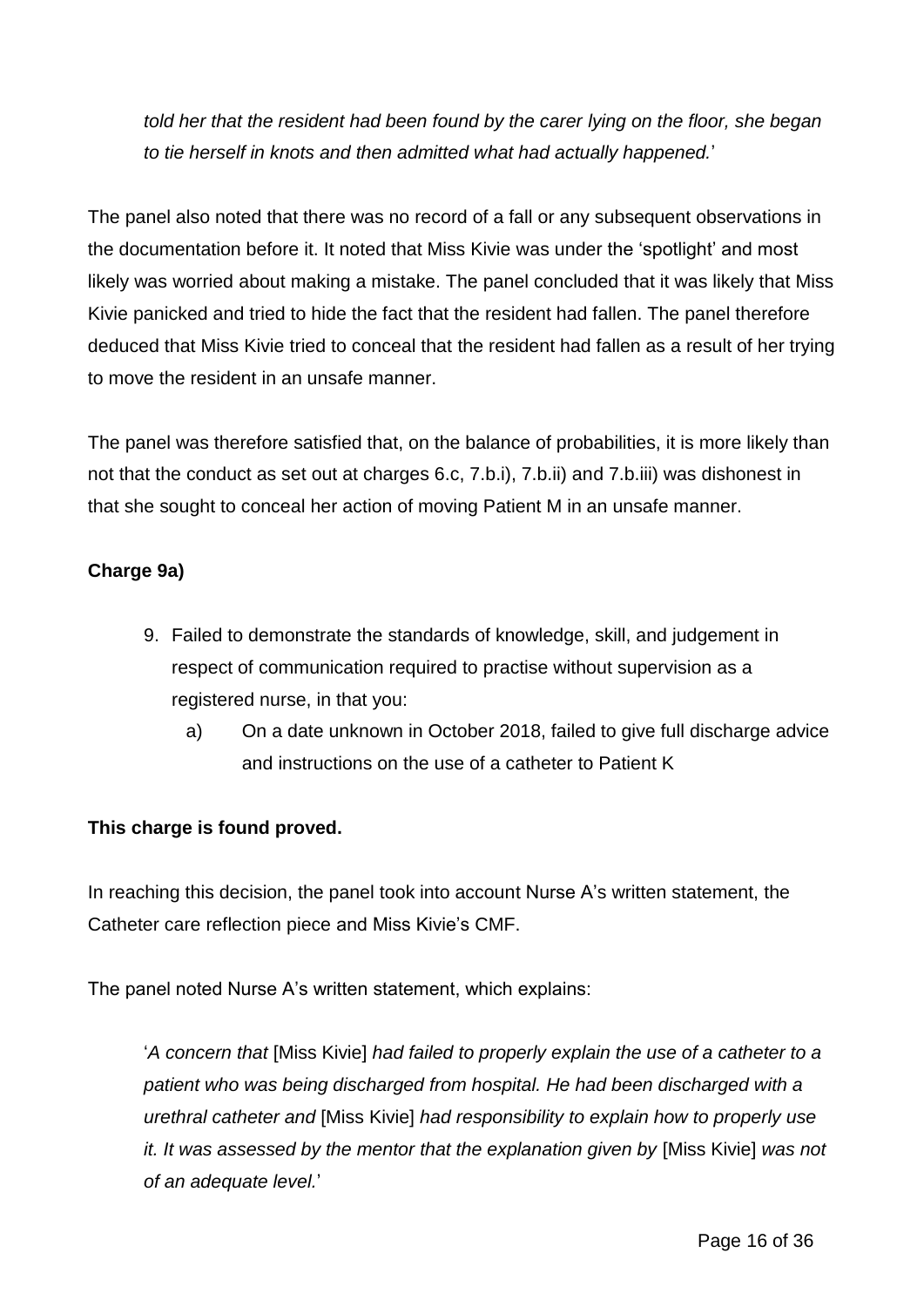Miss Kivie confirms this in her catheter care reflection piece, in which she states:

'*Despite this, a referral was made to the District Nurse who would be contacted if any issues occur. Hence, the writer thinks that the quality of the teaching was not good enough as the exclusion of hypothetical problematic scenarios of selfmanaging catheters might have an adverse impact and result in problems at home.*'

The panel also noted that Miss Kivie admitted this charge in an earlier submitted CMF.

The panel was therefore satisfied that, on the balance of probabilities, it is more likely than not that Miss Kivie failed to demonstrate the standards of knowledge, skill, and judgement in respect of communication required to practise without supervision as a registered nurse, in that, on an unknown date in October 2018, she failed to give full discharge advice and instructions on the use of a catheter to Patient K.

## **Charge 9c)**

- 9. Failed to demonstrate the standards of knowledge, skill, and judgement in respect of communication required to practise without supervision as a registered nurse, in that you:
	- c. On 11 May 2018, failed to communicate effectively with a colleague while preparing a patient for ambulance discharge

## **This charge is found proved.**

In reaching this decision, the panel took into account Nurse A's written statement, Miss Kivie's written reflection on the event dated 11 May 2018 and the CMF.

In her written statement Nurse A refers to an incident on 11 Mary 2018:

'*On 11/05/2018, a concern that* [Miss Kivie] *failed to communication effectively with a colleague whilst preparing a patient for an ambulance discharge from hospital.*'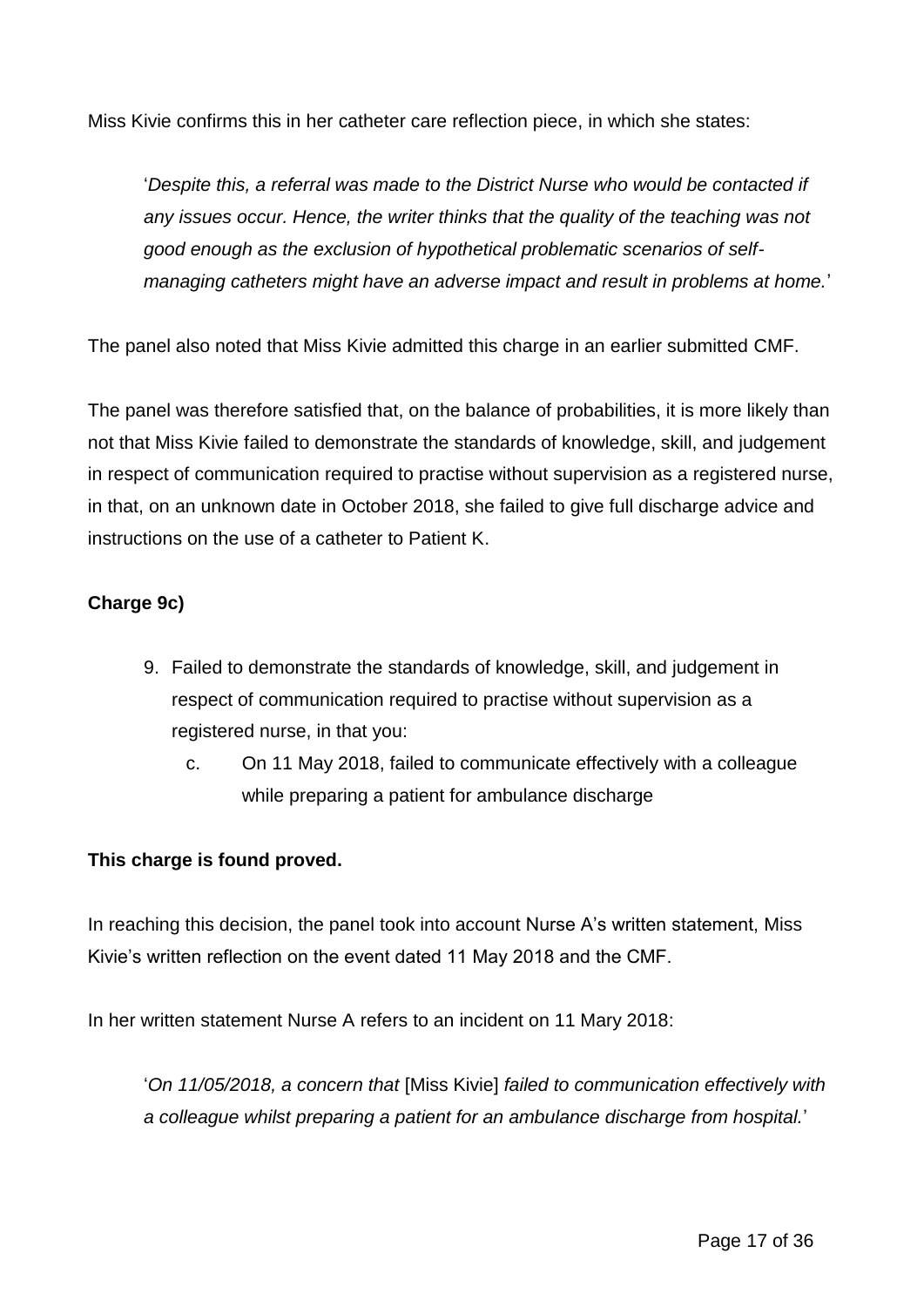In her written reflection regarding the event Miss Kivie states:

'*Communication and delegation of tasks to team member is an effective collaboration of team working. Due to not finding my colleague, I decided to help the patient with packing of his belongings instead of waiting on my colleague with no idea how long she might take.* […]

*After my colleague expressed her opinion, I understood her perspective but I did not explain myself so she understood mine. Effective communication which is listening and clearly expressing oneself in a professional manner within a team helps to deliver care effectively to meet the needs of the patients. This in turn maintains the high quality of care the patient receives because of the professional approach while working with other people when there is a slight misunderstanding by working on and seeing pass the misunderstanding to deliver the care required.* […] *I could have explained myself clearly while began helping the patient and later delegated the task to her. In addition, I could have apologised for annoying her.*' [sic]

Miss Kivie also admitted this charge previously in her CMF.

The panel was therefore satisfied that, on the balance of probabilities, it is more likely than not that Miss Kivie failed to demonstrate the standards of knowledge, skill, and judgement in respect of communication required to practise without supervision as a registered nurse, in that, on 11 May 2018, she failed to communicate effectively with a colleague while preparing a patient for ambulance discharge.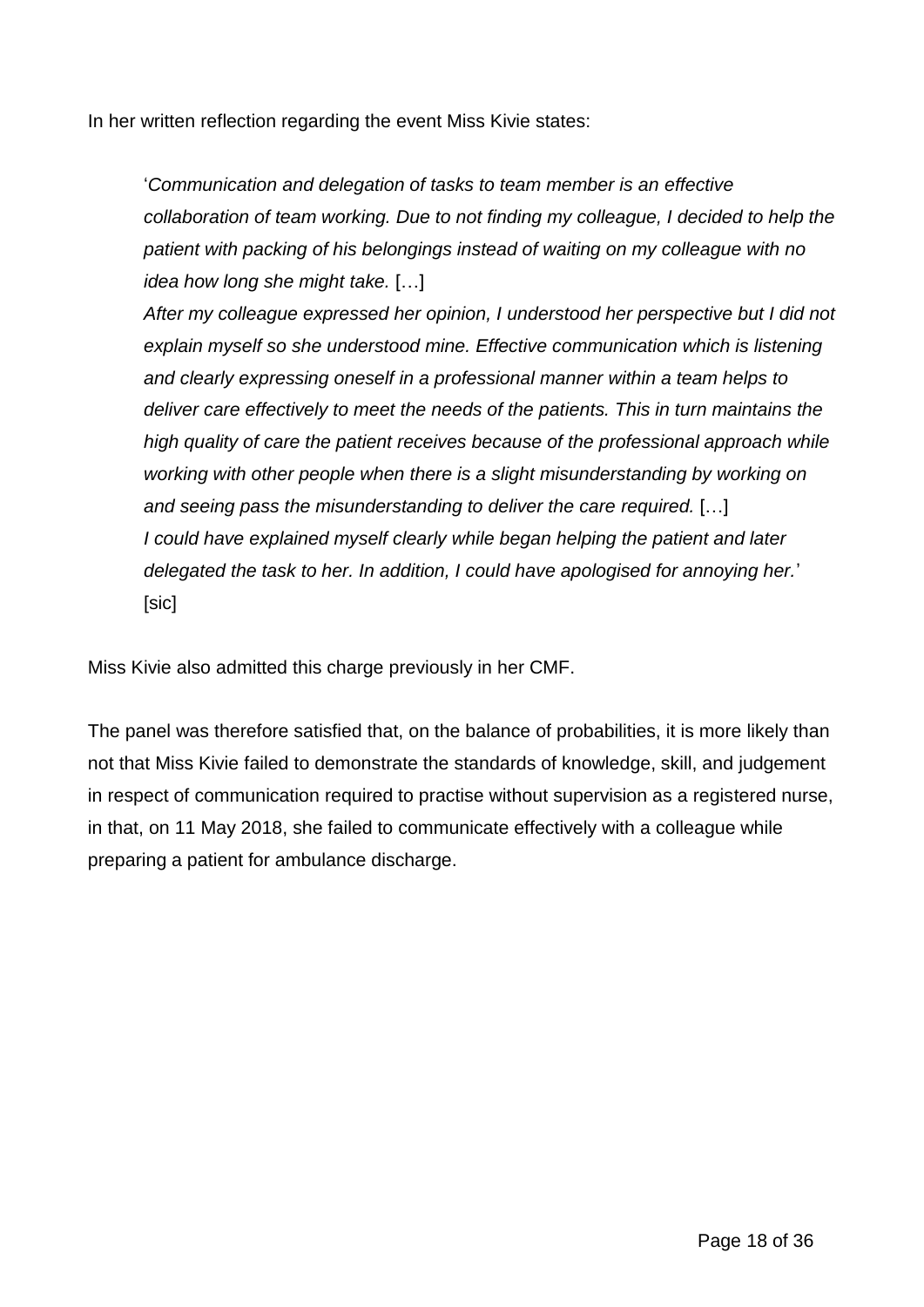#### **Fitness to practise**

Having reached its determination on the facts of this case, the panel then moved on to consider, whether the facts found proved amount to misconduct or to a lack of competence, and, if so, whether Miss Kivie's fitness to practise is currently impaired. There is no statutory definition of fitness to practise. However, the NMC has defined fitness to practise as a registrant's suitability to remain on the register unrestricted.

The panel, in reaching its decision, has recognised its statutory duty to protect the public and maintain public confidence in the profession. Further, it bore in mind that there is no burden or standard of proof at this stage and it has therefore exercised its own professional judgement.

The panel adopted a two-stage process in its consideration. First, the panel must determine whether the facts found proved amount to misconduct or lack of competence. Secondly, only if the facts found proved amount to misconduct or lack of competence, the panel must decide whether, in all the circumstances, Miss Kivie's fitness to practise is currently impaired as a result of that misconduct or lack of competence.

## **Representations on misconduct**

The NMC invited the panel to take the view that the facts found proved amount to misconduct. The panel had regard to the terms of 'The Code: Professional standards of practice and behaviour for nurses and midwives (2015)' ("the Code") in making its decision.

The NMC identified the specific, relevant standards where Miss Kivie's actions amounted to misconduct. It was submitted that the misconduct is serious as it involves wide ranging failings in respect of basic and fundamental aspects of nursing. In relation to charges 4, 5 and 8, which involve dishonesty related to Miss Kivie's work as a registered nurse and in connection with patient care. It was submitted that Miss Kivie's actions had a potential for serious and unwarranted patient harm and to undermine the trust and confidence in the profession.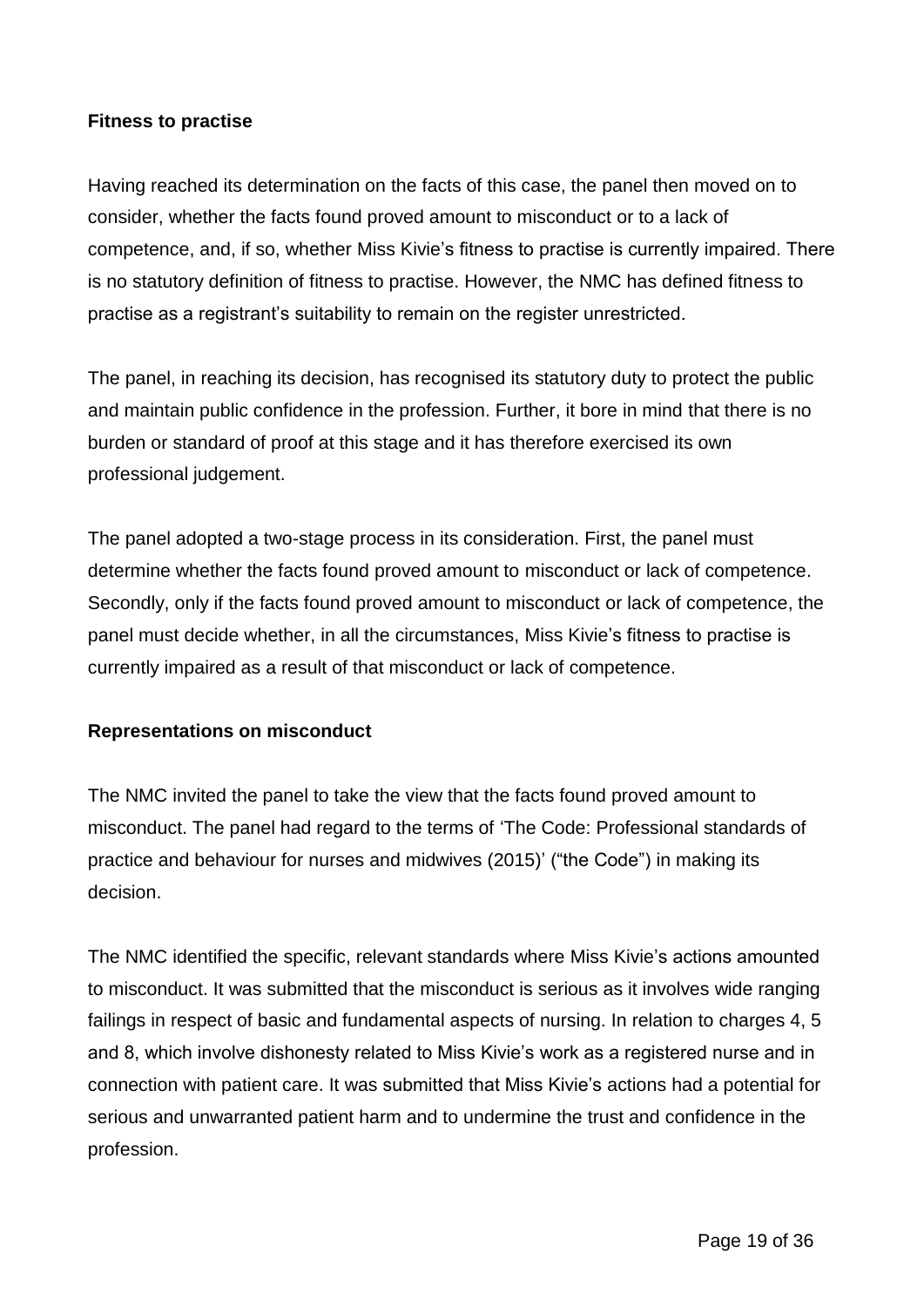#### **Representations on lack of competence**

The NMC has defined a lack of competence as:

*'A lack of knowledge, skill or judgment of such a nature that the registrant is unfit to practise safely and effectively in any field in which the registrant claims to be qualified or seeks to practice.'*

The NMC invited the panel to take the view that the facts found proved amount to a lack of competence. The panel had regard to the terms of the Code in making its decision.

The NMC identified the specific, relevant standards where Miss Kivie's actions amounted to a lack of competence. A lack of competence needs to be assessed using a three stage process:

- Is there evidence that Miss Kivie was made aware of the issues around her competence?
- Is there evidence that she was given the opportunity to improve?
- Is there evidence of further assessment?

The NMC invited the panel to find that the facts found proved show that Miss Kivie's competence at the time was below the standard expected of a band 5 registered nurse.

The NMC submitted that Miss Kivie was a newly qualified nurse. It is submitted that Miss Kivie failed to demonstrate the standards of knowledge, skill and judgement required to practise in relation to a wide range of areas and without supervision. The concerns relating to a lack of competence all had the potential for serious, unwarranted, patient harm. The wide- ranging areas of concern, as reflected in regulatory concerns above, relate to fundamental and basic areas of nursing.

The panel noted that UNISON did not make direct submissions with regard to lack of competence or impairment. However, the panel noted that Miss Kivie accepted in her CMF that her fitness was impaired by reason of her misconduct.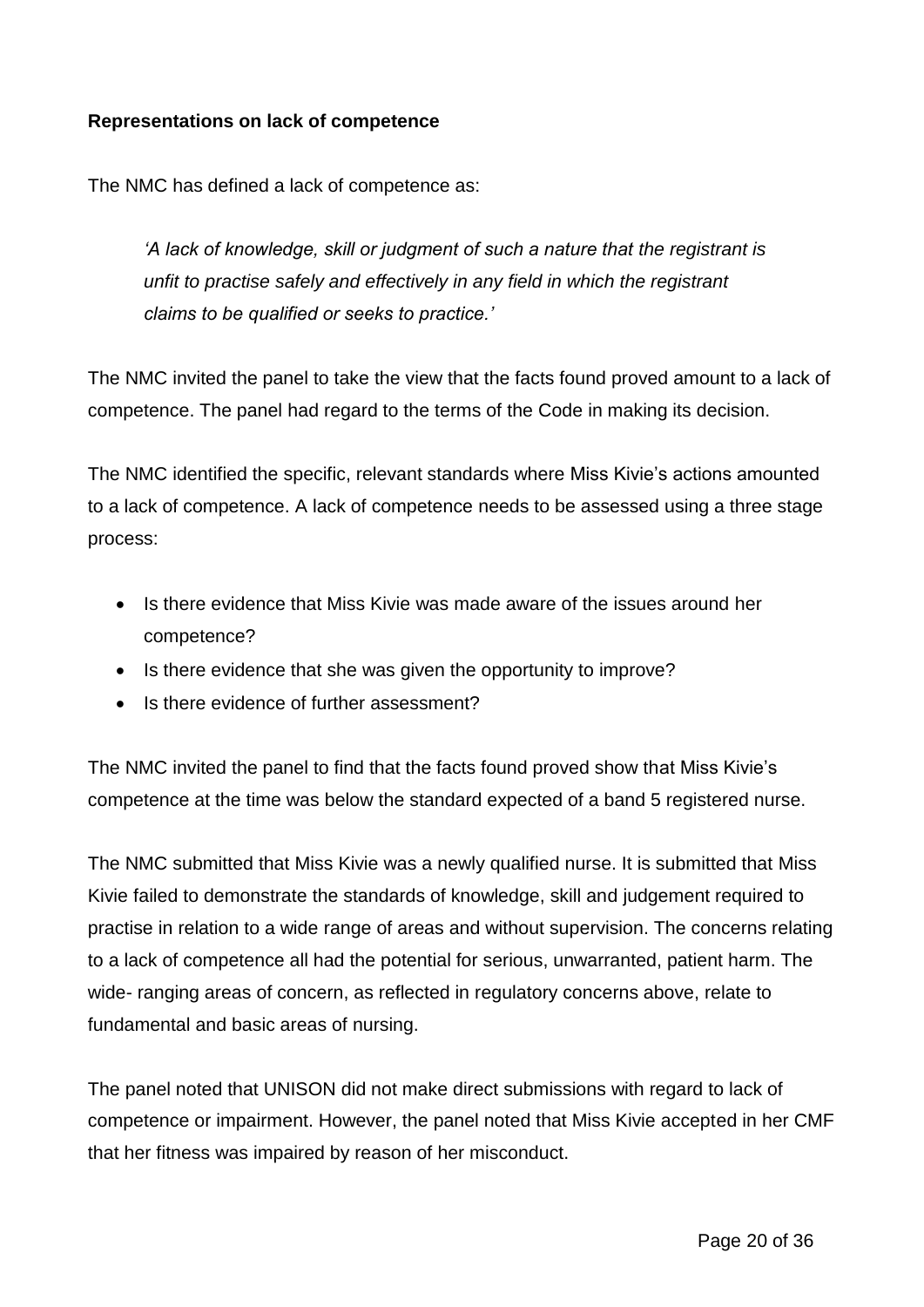## **Representations on impairment**

The NMC requires the panel to bear in mind its overarching objective to protect the public and the wider public interest. This included the need to declare and maintain proper standards and maintain public confidence in the profession and in the NMC as a regulatory body. The panel was referred to the case of *Council for Healthcare Regulatory Excellence v (1) Nursing and Midwifery Council (2) Grant* [2011] EWHC 927 (Admin)*.*

The NMC invited the panel to find Miss Kivie's fitness to practise impaired on the grounds that Miss Kivie has displayed limited and developing insight into her failings and has addressed some of the concerns by undertaking further training. It is submitted that there is a continuing risk to the public as Miss Kivie has not had the opportunity to demonstrate her strengthened practice through recent work in a relevant area. The concerns are wide ranging, serious and not isolated and the training undertaken does not all post-date the areas of concern. Whilst Miss Kivie made some admissions she has not yet demonstrated full insight or remediated the regulatory concerns.

Further, it is submitted that there is a public interest that a finding of impairment is made in the public interest to declare and uphold proper standards of conduct and behaviour.

The panel noted that UNISON did not make direct submissions with regard to impairment.

#### **Decision and reasons on misconduct**

The panel accepted the advice of the legal assessor, who advised that a breach of professional duty must be serious if it is to amount to misconduct.

When determining whether the facts found proved amount to misconduct, the panel had regard to the terms of the Code.

The panel was of the view that Miss Kivie's actions did fall significantly short of the standards expected of a registered nurse, and that Miss Kivie's actions amounted to a breach of the Code. Specifically: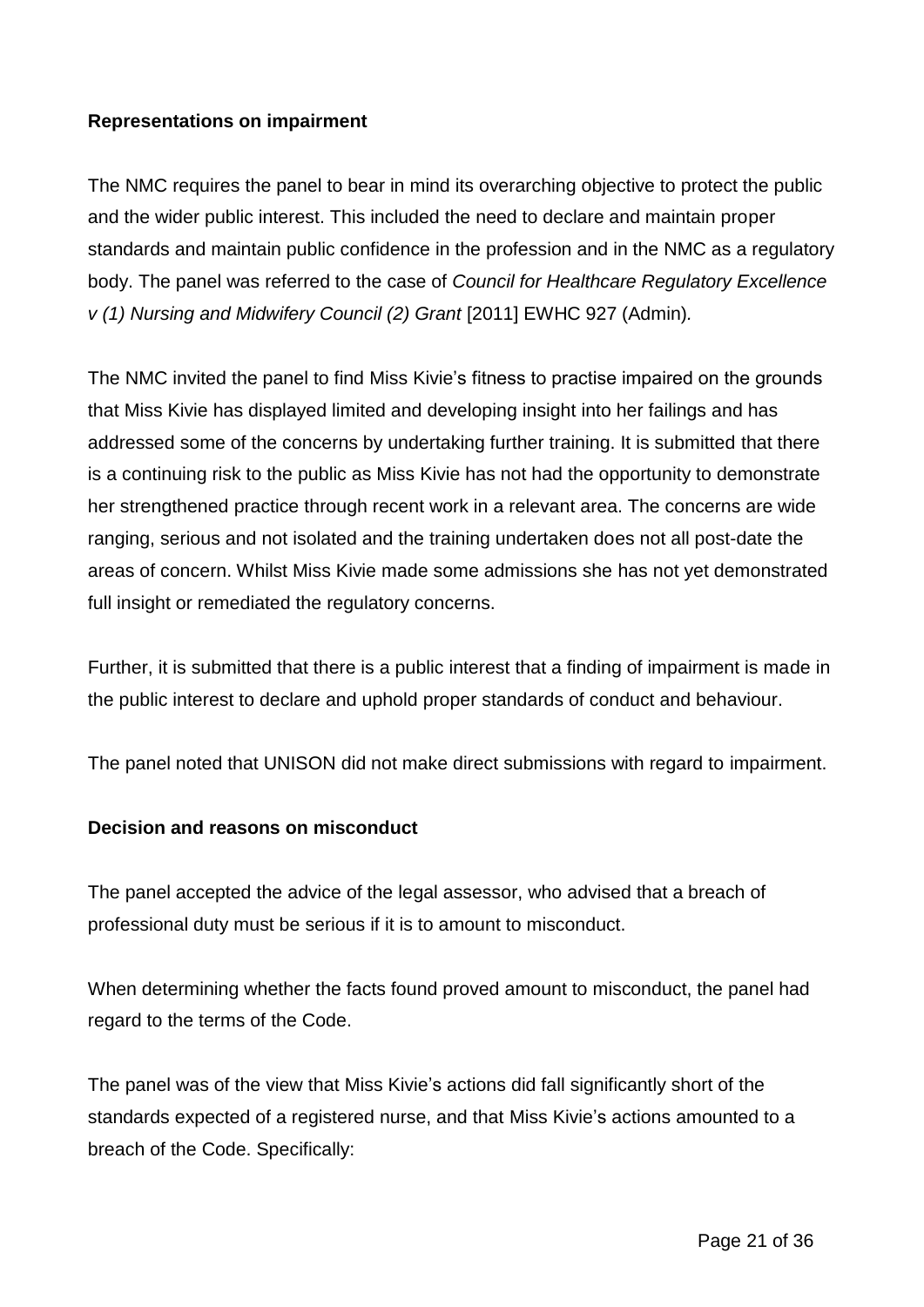## *'10 Keep clear and accurate records relevant to your practice*

*To achieve this you must:*

- *10.2 identify any risks or problems that have arisen and the steps taken to deal with them, so that colleagues who use the records have all the information they need*
- *10.3 complete all records accurately and without any falsification, taking immediate and appropriate action if you become aware that someone has not kept to these requirements*

#### *20 Uphold the reputation of your profession at all times*

*To achieve this you must:* 

- *20.1 keep to and uphold the standards and values set out in the Code*
- *20.2 act with honesty and integrity at all times,* […]
- *20.3 be aware at all times of how your behaviour can affect and influence the behaviour of other people*
- *20.8 act as a role model of professional behaviour for students and newly qualified nurses to aspire to'*

The panel appreciated that breaches of the Code do not automatically result in a finding of misconduct. However, the panel was of the view that the failings in this case were wide ranging and related to fundamental aspects of nursing. Further, the panel noted that charges 4, 5 and 8 related to dishonesty in the clinical context of Miss Kivie's practice. It was of the view that dishonesty is serious misconduct.

The panel found that Miss Kivie's failings and dishonesty did fall seriously short of the conduct and standards expected of a nurse and amounted to misconduct.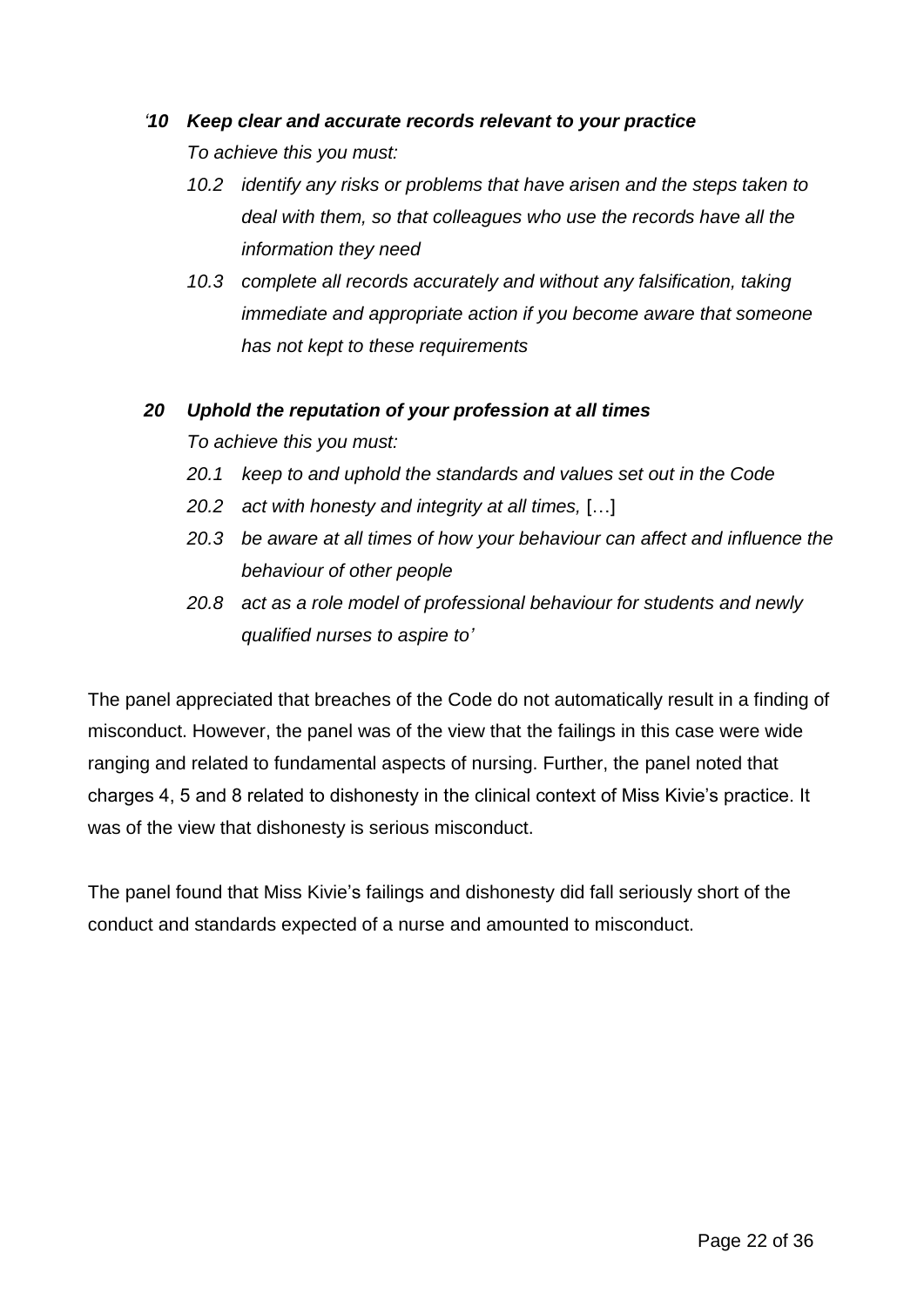## **Decision and reasons on lack of competence**

The legal assessor advised the panel to have regard to the guidance in *Holton v General Medical Council* [2006] EWHC 2960 Admin.

When determining whether the facts found proved amount to a lack of competence, the panel had regard to the terms of the Code. In particular, the following standards:

# *'1 Treat people as individuals and uphold their dignity*

*To achieve this you must:* 

- *1.2 make sure you deliver the fundamentals of care effectively*
- *1.4 make sure that any treatment, assistance and care for which you are responsible is delivered without undue delay*
- *2 Listen to people and respond to their preferences and concerns To achieve this you must:* 
	- *2.1 work in partnership with people who deliver care effectively*

## *4 Act in the best interests of people at all time*

*To achieve this you must:*

*4.2 make sure that you get properly informed consent and document it before carrying out any action*

## *6 Always practise in line with the best available evidence*

*To achieve this you must:* 

*6.2 maintain the knowledge and skills that you need for safe and effective practice.*

## *7 Communicate clearly*

*To achieve this you must:* 

*7.3 use a range of verbal and non- verbal communication methods, and consider cultural sensitivities, to better understand and respond to people's personal and health needs.*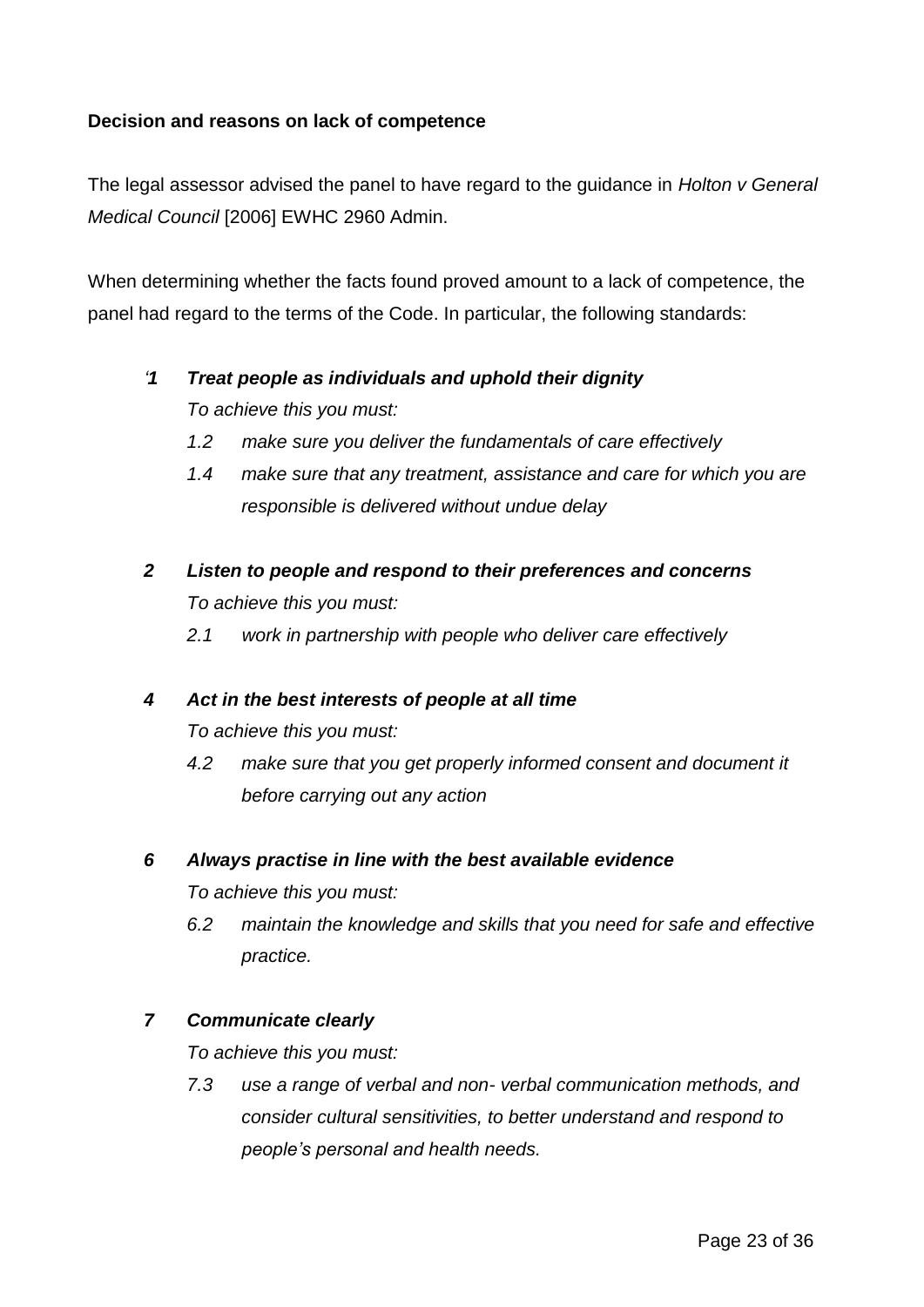#### *8 Work cooperatively*

*To achieve this you must:* 

- *8.2 maintain effective communication with colleagues*
- *8.3 keep colleagues informed when you are sharing the care of individuals with other health and care professionals and staff*
- *8.4 work with colleagues to evaluate the quality of your work and that of the team*
- *8.5 work with colleagues to preserve the safety of those receiving care*
- *8.6 share information to identify and reduce risk*

## *10 Keep clear and accurate records relevant to your practice*

*To achieve this you must:* 

- *10.1 complete records at the time or as soon as possible after an event, recording if the notes are written some time after the event*
- *10.2 identify any risks or problems that have arisen and the steps taken to deal with them, so that colleagues who use the records have all the information they need*
- *10.3 complete records accurately and without any falsification, taking immediate and appropriate action if you become aware that someone has not kept to these requirements*

## *13 Recognise and work within the limits of your competence*

*To achieve this you must:* 

- *13.1 accurately assess signs of normal or worsening physical and mental health in the person receiving care*
- *13.2 make a timely and appropriate referral to another practitioner when it is in the best interests of the individual needing any action, care or treatment*
- *13.3 ask for help from a suitably qualified and experienced professional to carry out any action or procedure that is beyond the limits of your competence*
- *13.5 complete the necessary training before carrying out a new role*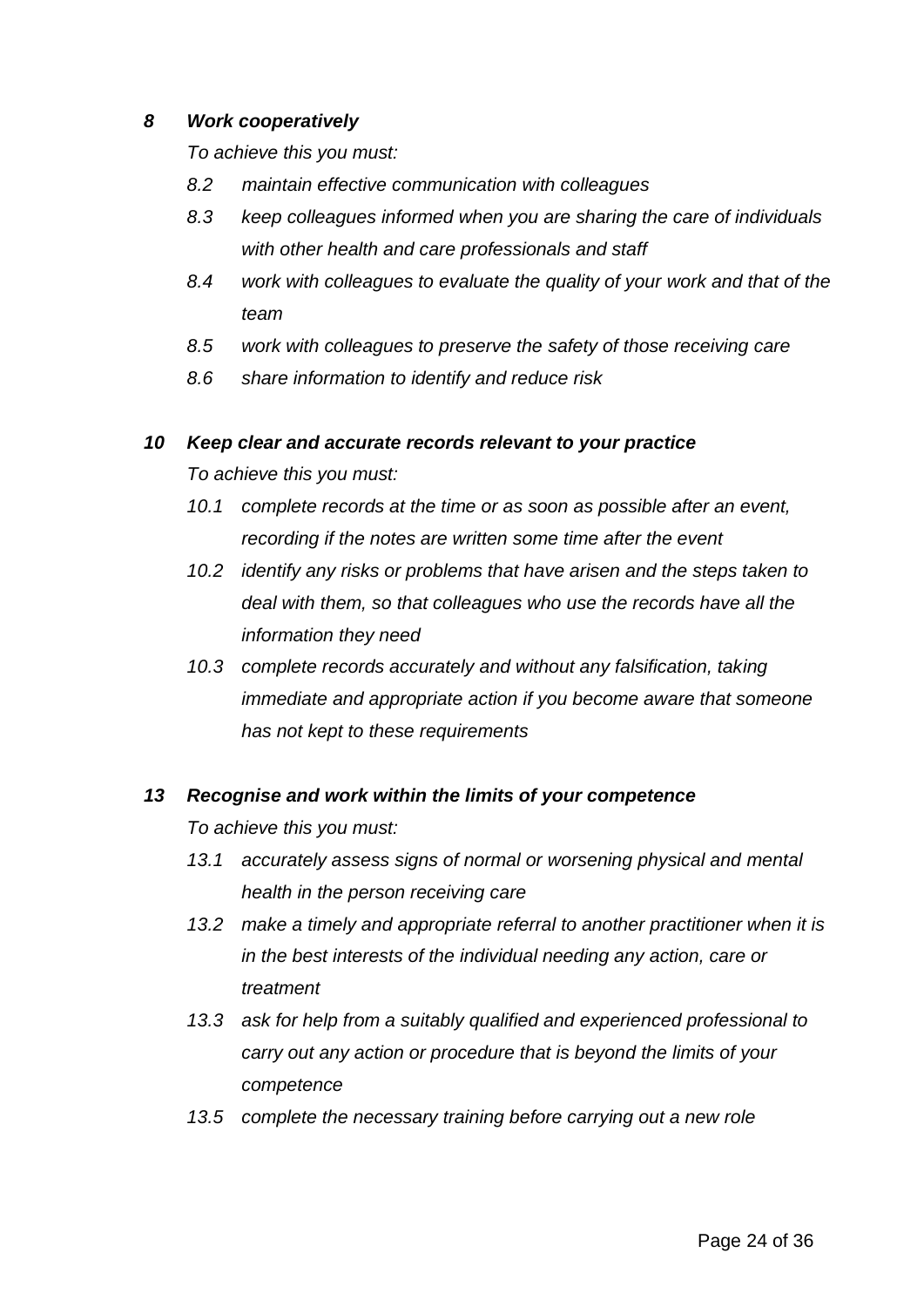# *16 Act without delay if you believe that there is a risk to patient safety or public protection*

*To achieve this you must:* 

- *16.2 raise your concerns immediately if you are being asked to practise beyond your role, experience and training*
- *16.4 acknowledge and act on all concerns raised to you, investigating, escalating or dealing with those concerns where it is appropriate for you to do so*
- *18 Advise on, prescribe, supply, dispense or administer medicines within the limits of your training and competence, the law, our guidance and other relevant policies, guidance and regulations*

*To achieve this you must:* 

- *18.1 prescribe, advise on, or provide medicines or treatment, including repeat prescriptions (only if you are suitably qualified) if you have enough knowledge of that person's health and are satisfied that the medicines or treatment serve that person's health needs*
- *18.4 take all steps to keep medicines stored securely*

# *19 Be aware of, and reduce as far as possible, any potential for harm associated with your practice*

*To achieve this you must:* 

- *19.1 take measures to reduce as far as possible, the likelihood of mistakes, near misses, harm and the effect of harm if it takes place*
- *19.3 keep to and promote recommended practice in relation to controlling and preventing infection*
- *19.4 take all reasonable personal precautions necessary to avoid any potential health risks to colleagues, people receiving care and the public*

#### *22 Fulfil all registration requirements*

*To achieve this you must:* 

*22.3 keep your knowledge and skills up to date, taking part in appropriate and regular learning and professional development activities that aim*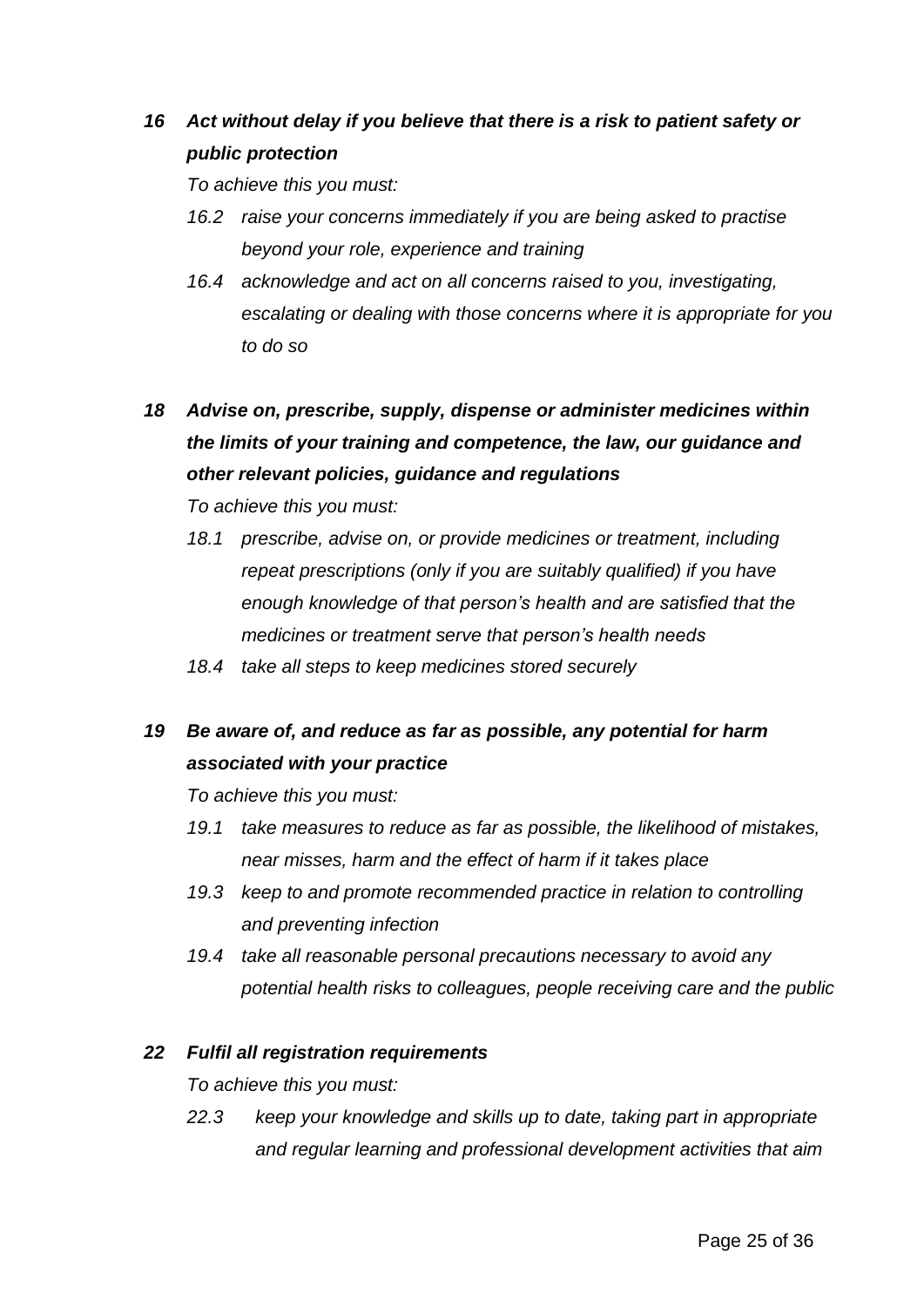*to maintain and develop your competence and improve your performance.'*

The panel bore in mind, when reaching its decision, that Miss Kivie should be judged by the standards of a reasonably competent registered nurse and not by any higher or more demanding standard. The panel acknowledged that Miss Kivie was newly qualified at the time of the failings in 2018 but that efforts were made by her employer to improve her practice. However, the panel noted that Miss Kivie failed to demonstrate the required standard in the basic and fundamental elements of nursing care despite the wide ranging and significant support from her employers.

Taking into account the reasons given by the panel for the findings of the facts, the panel has concluded that Miss Kivie's practice was below the standard that one would expect of the average registered nurse acting in Miss Kivie's role.

In all the circumstances, the panel determined that Miss Kivie's performance demonstrated a lack of competence.

## **Decision and reasons on impairment**

The panel next went on to decide if as a result of the misconduct and lack of competence, Miss Kivie's fitness to practise is currently impaired.

Nurses occupy a position of privilege and trust in society and are expected at all times to be professional. Patients and their families must be able to trust nurses with their lives and the lives of their loved ones. To justify that trust, nurses must be honest and open and act with integrity. They must make sure that their conduct at all times justifies both their patients' and the public's trust in the profession.

In this regard the panel considered the judgment of Mrs Justice Cox in the case of *CHRE v NMC and Grant* in reaching its decision. In paragraph 74, she said:

*'In determining whether a practitioner's fitness to practise is impaired by reason of misconduct, the relevant panel should generally consider not only*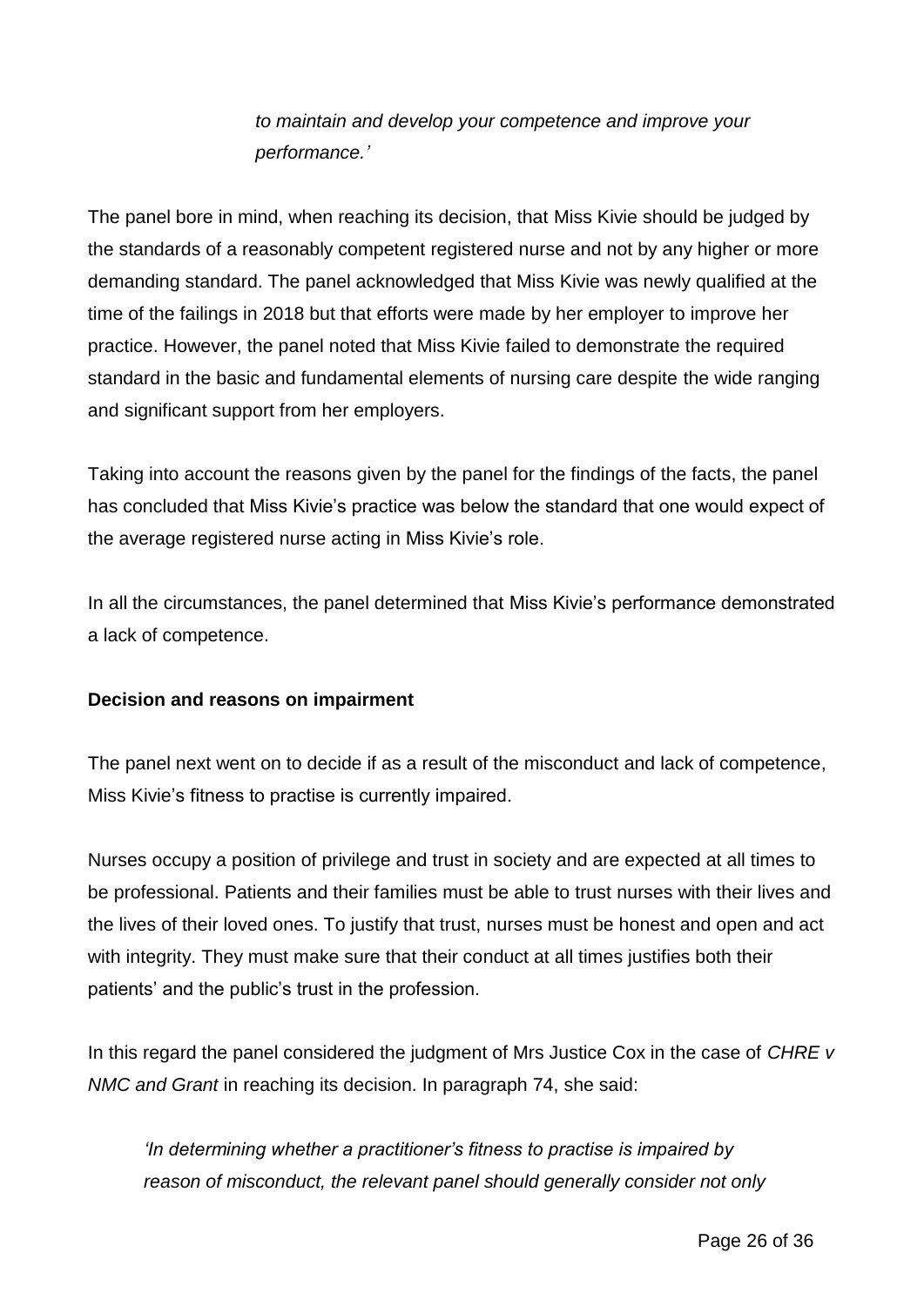*whether the practitioner continues to present a risk to members of the public in his or her current role, but also whether the need to uphold proper professional standards and public confidence in the profession would be undermined if a finding of impairment were not made in the particular circumstances.'*

In paragraph 76, Mrs Justice Cox referred to Dame Janet Smith's "test" which reads as follows:

*'Do our findings of fact in respect of the doctor's misconduct, deficient professional performance, adverse health, conviction, caution or determination show that his/her fitness to practise is impaired in the sense that s/he:*

- *a) has in the past acted and/or is liable in the future to act so as to put a patient or patients at unwarranted risk of harm; and/or*
- *b) has in the past brought and/or is liable in the future to bring the medical profession into disrepute; and/or*
- *c) has in the past breached and/or is liable in the future to breach one of the fundamental tenets of the medical profession; and/or*
- *d) has in the past acted dishonestly and/or is liable to act dishonestly in the future.'*

The panel found that all four limbs of *Grant* are engaged. Patients were put at a real risk of harm and a patient was caused physical harm.

Regarding insight, the panel considered that Miss Kivie had not fully explored the impact of her failings on the patients nor has she expressed empathy. The panel was of the view that she has only demonstrated some remorse in her reflections. Miss Kivie has not considered the impact of her actions in her colleagues and the wider reputation of the profession. Whilst the panel appreciates that Miss Kivie was newly qualified around the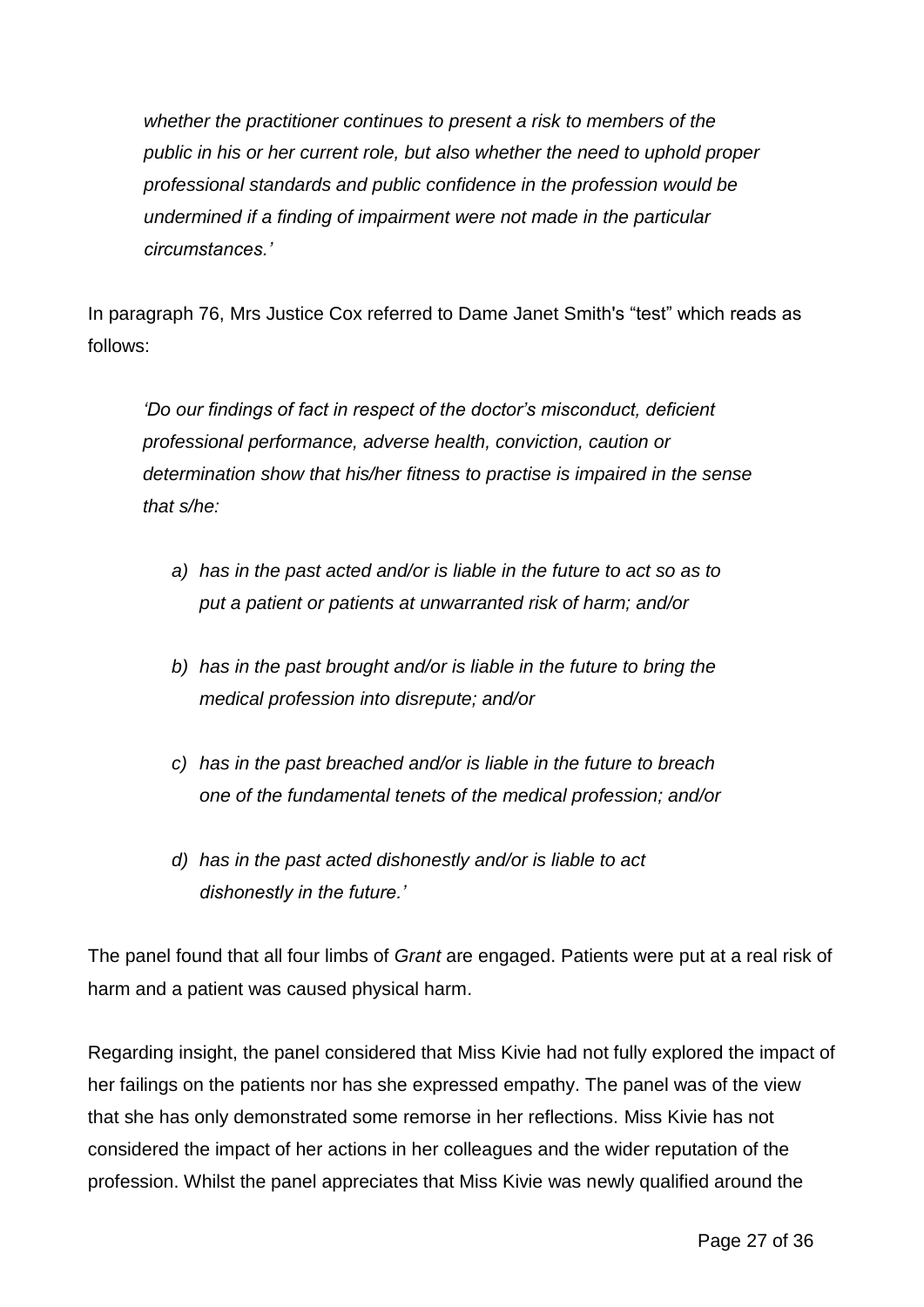time of her failings, she should be able to fully reflect whilst being in and out of nursing practice. The panel also noted that whilst Miss Kivie had ample support to strengthen her practice, she stated that she was not fully supported by her employer. The panel was therefore of the view that Miss Kivie has only demonstrated limited insight into her failings.

The panel noted that Miss Kivie had significant support in various areas and with several employers throughout the time of her failings. However, the panel was satisfied that despite this, the misconduct and lack of competence in this case is capable of being addressed.

The panel determined that the dishonesty in his case was more difficult to remediate. Therefore, the panel carefully considered the evidence before it in determining whether or not Miss Kivie has taken steps to strengthen her practice. The panel noted the training certificates submitted on Miss Kivie's behalf and was of the view that whilst Miss Kivie has furthered and strengthened her knowledge in some areas of concern, she has not been able to demonstrate this in her practice. The panel was therefore of the view that Miss Kivie had not yet remediated her practice.

Therefore, the panel is of the view that there is a risk of repetition based on the limited insight and the lack of remediation. The panel therefore decided that a finding of impairment is necessary on the grounds of public protection.

The panel bore in mind that the overarching objectives of the NMC; to protect, promote and maintain the health, safety, and well-being of the public and patients, and to uphold and protect the wider public interest. This includes promoting and maintaining public confidence in the nursing and midwifery professions and upholding the proper professional standards for members of those professions.

In addition, the panel concluded that public confidence in the profession would be undermined if a finding of impairment were not made in this case and therefore also finds Miss Kivie's fitness to practise impaired on the grounds of public interest.

Having regard to all of the above, the panel was satisfied that Miss Kivie's fitness to practise is currently impaired.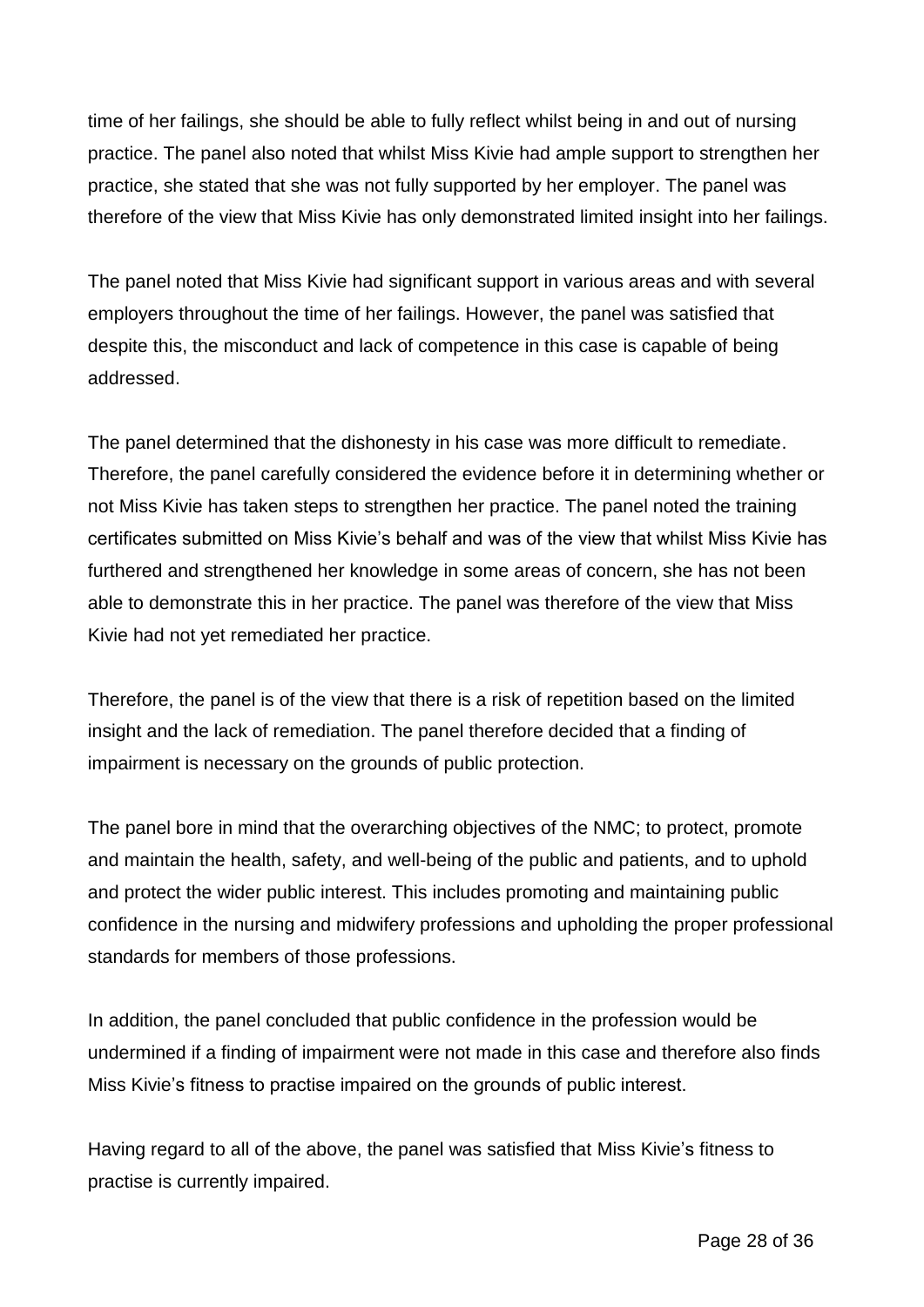## **Sanction**

The panel has considered this case very carefully and has decided to make a conditions of practice order for a period of 18 months. The effect of this order is that Miss Kivie's name on the NMC register will show that she is subject to a conditions of practice order and anyone who enquires about her registration will be informed of this order.

In reaching this decision, the panel has had regard to all the evidence that has been adduced in this case and had careful regard to the Sanctions Guidance (SG) published by the NMC. The panel accepted the advice of the legal assessor.

#### **Representations on sanction**

The panel noted that the NMC invited the panel to impose a conditions of practice order for a period of 12 months. The NMC outlined the aggravating and the mitigating factors of this case and submitted that due to the potential for patient harm and the concerns being directly linked to Miss Kivie's role as a nurse, some form of restriction is required. It is submitted that many of the concerns in the case are directly linked to Miss Kivie's competence as a nurse, and those clinical concerns are capable of remediation. It is submitted that a conditions of practice order would serve so as to appropriately restrict Miss Kivie's practice and allow her to demonstrate that the clinical and other concerns have been remediated in a safe and structured way.

The panel also bore in mind UNISON's submissions on Miss Kivie's behalf. The submissions outline Miss Kivie's personal circumstances and her wish to return to nursing. It is submitted that in the circumstances a conditions of practice order would be sufficient to address the core regulatory competency concerns and protect the public. It is submitted that 24 months of a conditions of practice order would enable Miss Kivie to include a return to practice course as part of her rehabilitation.

#### **Decision and reasons on sanction**

Having found Miss Kivie's fitness to practise currently impaired, the panel went on to consider what sanction, if any, it should impose in this case. The panel has borne in mind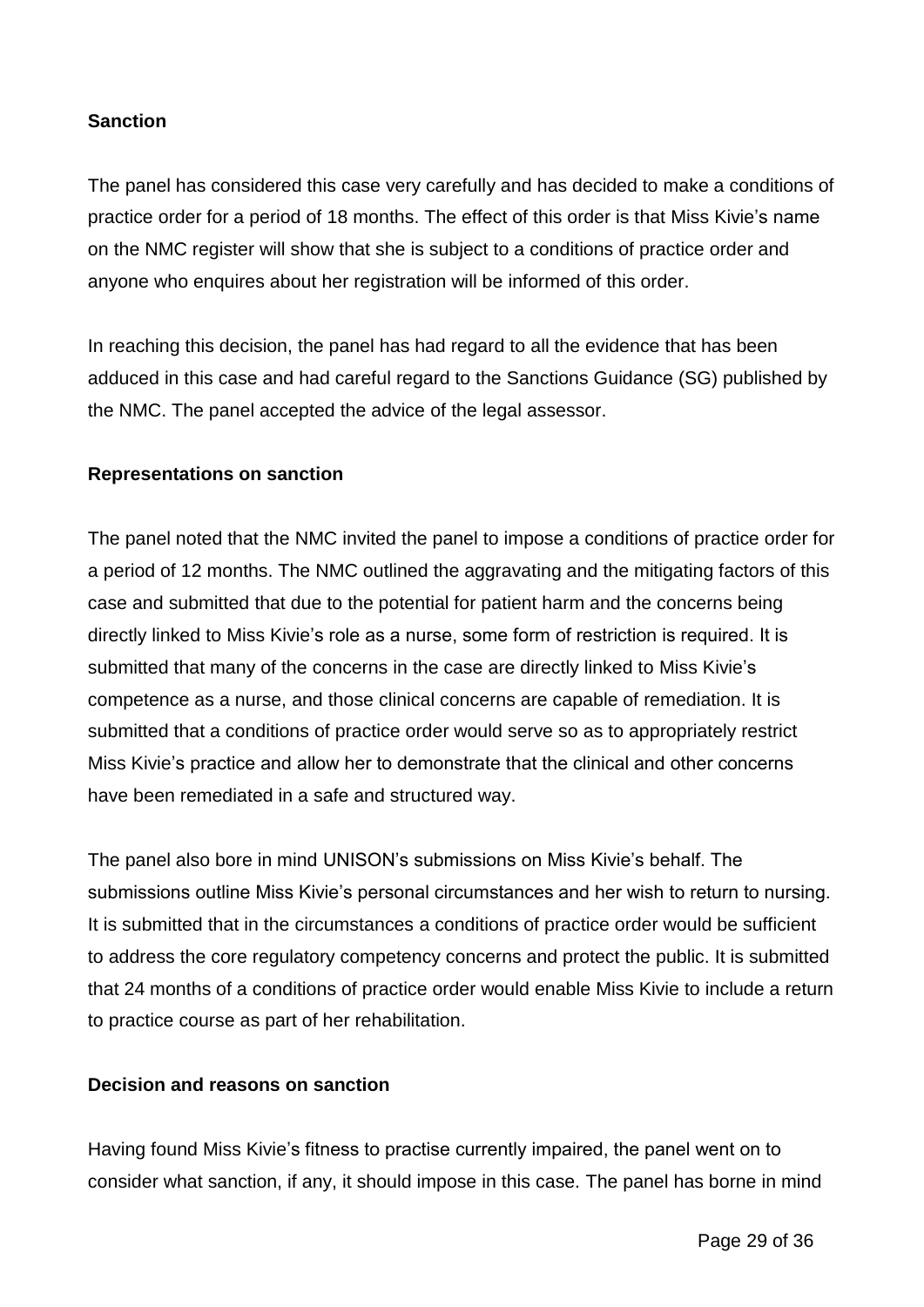that any sanction imposed must be appropriate and proportionate and, although not intended to be punitive in its effect, may have such consequences. The panel had careful regard to the SG. The decision on sanction is a matter for the panel independently exercising its own judgement.

The panel took into account the following aggravating features:

- Wide ranging concerns in respect of basic areas of nursing;
- The concerns persisted despite extensive support provided over a prolonged period of time by several employers;
- The concerns were not isolated,
- Real risk of harm to patients and some actual harm to patients; and
- Dishonesty regarding clinical practice.

The panel also took into account the following mitigating features:

- Miss Kivie was a newly qualified nurse in a busy stressful environment;
- Some developing insight and acknowledgement of her shortcomings; and
- Admissions to a majority of the charges.

The panel first considered whether to take no action but concluded that this would be inappropriate in view of the seriousness of the case. The panel decided that it would be neither proportionate nor in the public interest to take no further action.

It then considered the imposition of a caution order but again determined that, due to the seriousness of the case, and the public protection issues identified, an order that does not restrict Miss Kivie's practice would not be appropriate in the circumstances. The SG states that a caution order may be appropriate where *'the case is at the lower end of the spectrum of impaired fitness to practise and the panel wishes to mark that the behaviour was unacceptable and must not happen again.'* The panel considered that Miss Kivie's misconduct was not at the lower end of the spectrum and that a caution order would be inappropriate in view of the issues identified. The panel decided that it would be neither proportionate nor in the public interest to impose a caution order.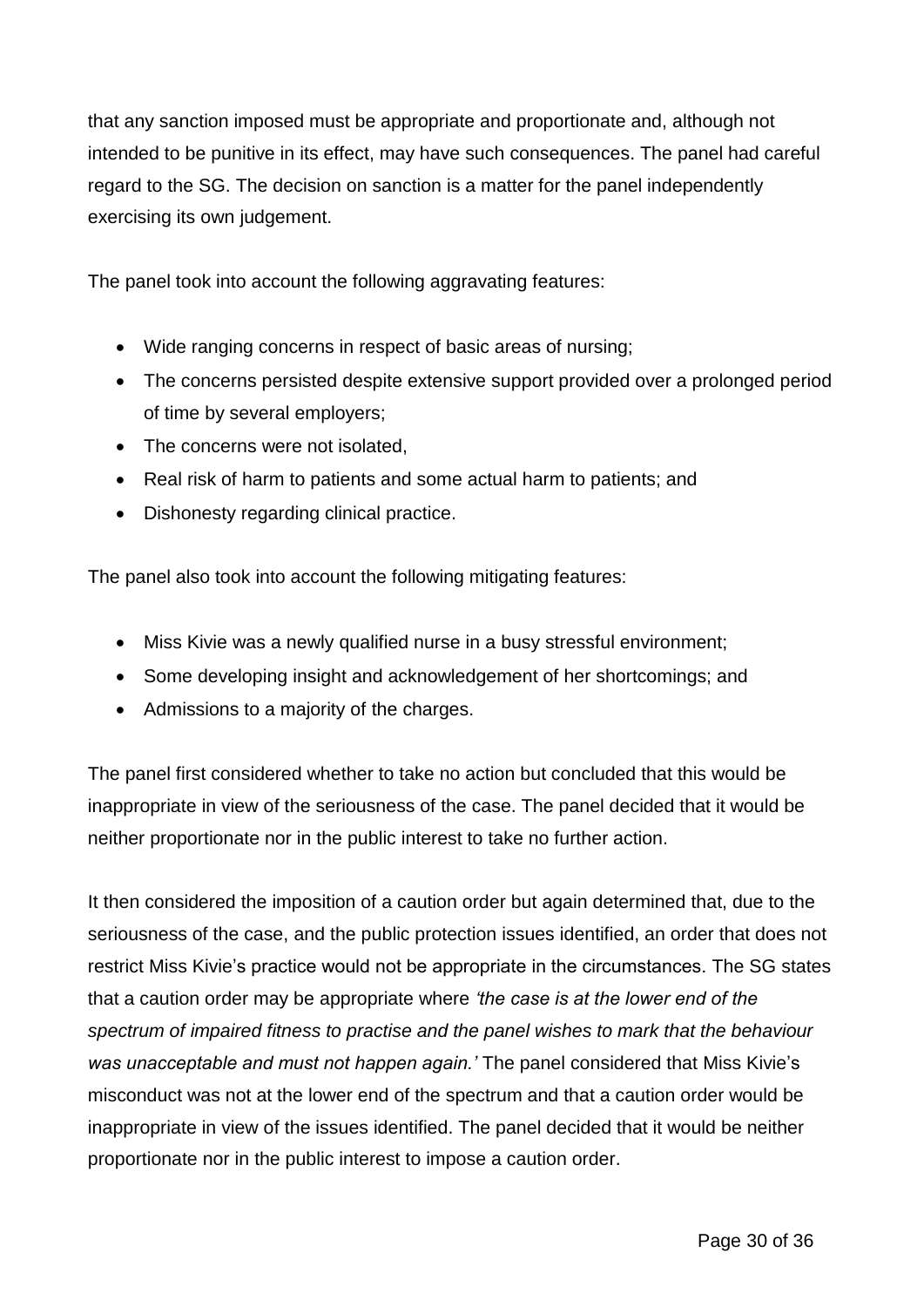The panel next considered whether placing conditions of practice on Miss Kivie's registration would be a sufficient and appropriate response. The panel is mindful that any conditions imposed must be proportionate, measurable and workable. The panel took into account the SG, in particular:

- *No evidence of harmful deep-seated personality or attitudinal problems;*
- *Identifiable areas of the nurse or midwife's practice in need of assessment and/or retraining;*
- *Potential and willingness to respond positively to retraining;*
- *Patients will not be put in danger either directly or indirectly as a result of the conditions;*
- *The conditions will protect patients during the period they are in force; and*
- *Conditions can be created that can be monitored and assessed.*

The panel determined that it would be possible to formulate appropriate and practical conditions which would address the failings highlighted in this case. The panel accepted that Miss Kivie would be willing to comply with conditions of practice.

The finding of dishonesty raises the question of a more severe sanction than a conditions of practice order. Whilst dishonesty can never be justified, the panel accepted the evidence provided by Occupational Health, that Miss Kivie was [PRIVATE]. It noted Nurse A's statement:

'*She* [Miss Kivie] *had also claimed that she* [PRIVATE] *and that this could impact on her ability to carry out drug administration duties.*'

The panel further considered that Miss Kivie was in the very early stages of her clinical practice. Hence, the panel determined that it was more likely than not, that Miss Kivie's dishonesty was born out of [PRIVATE], as opposed to being attitudinal in character. The panel concluded that this could have impacted on her ability to think clearly about the implications of her actions.

The panel took into account that the clinical failings were capable of remediation, that the majority of the events took place in 2018 and that Miss Kivie has not had a chance to put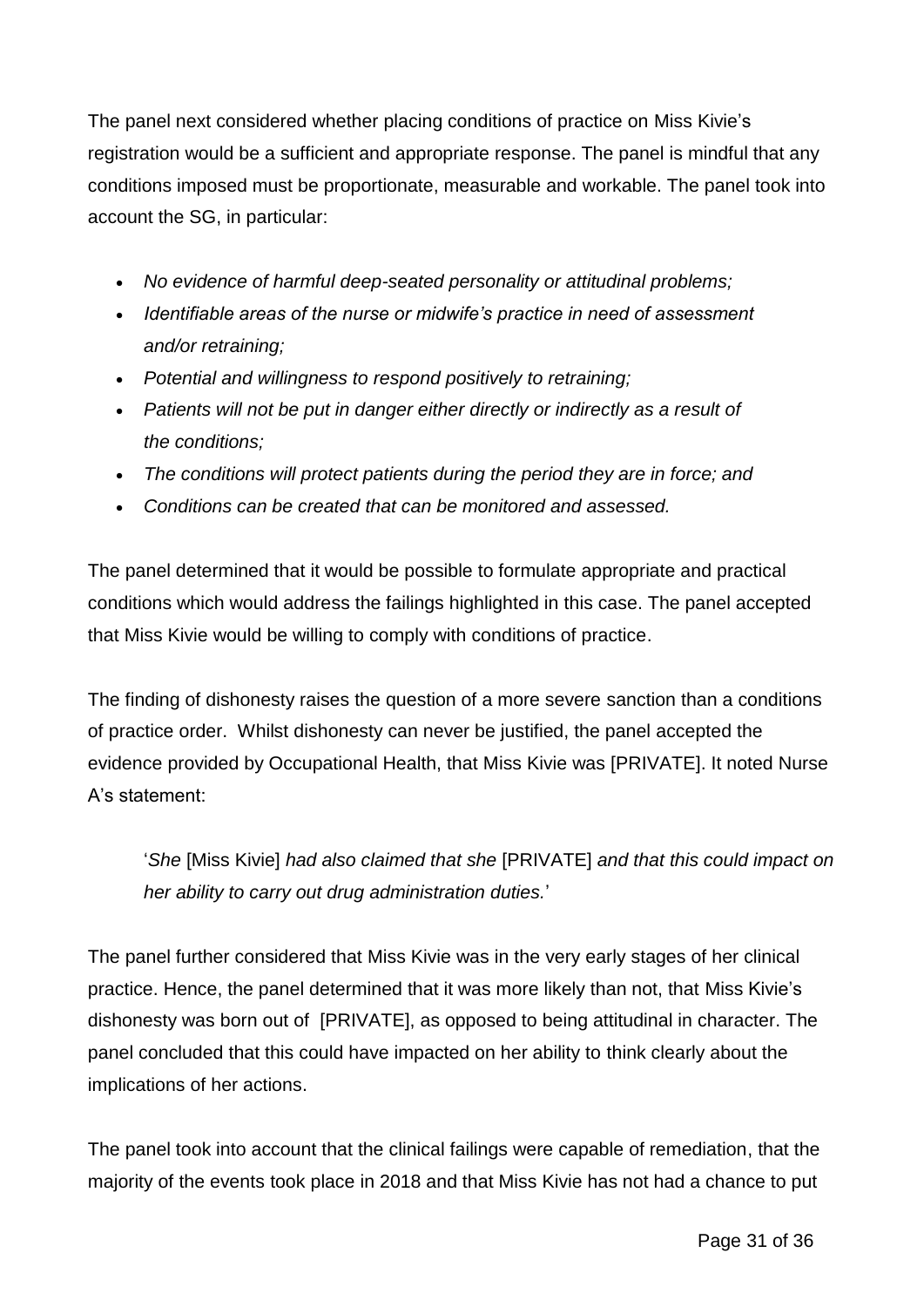her further training into practice as of yet. The panel was therefore of the view that a suspension order would be disproportionate at this point in time.

Balancing all of these factors, the panel determined that that the appropriate and proportionate sanction is that of a conditions of practice order.

Having regard to the matters it has identified, the panel has concluded that a conditions of practice order will mark the importance of maintaining public confidence in the profession, and will send to the public and the profession a clear message about the standards of practice required of a registered nurse.

The panel determined that the following conditions are appropriate and proportionate in this case:

'For the purposes of these conditions, 'employment' and 'work' mean any paid or unpaid post in a nursing, midwifery or nursing associate role. Also, 'course of study' and 'course' mean any course of educational study connected to nursing, midwifery or nursing associates.

- 1. You must ensure that you are supervised by a registered nurse any time you are working. Your supervision must consist of working at all times while being directly observed until signed off by your line manager, supervisor, mentor or deputy as competent.
- 2. You must work with your line manager, supervisor, mentor or deputy to create a personal development plan (PDP).

Your PDP must address the concerns about

- General nursing duties, in particular organisation of workload prioritisation;
- Identification & escalation of the deteriorating patient;
- Administration of medication:
- $\bullet$  Record keeping in particular, report writing;
- Using a mobility aid without securing a patient, causing the patient to fall;
- Duty of candour; and
- Rough and inappropriate handling of a resident resulting in injury.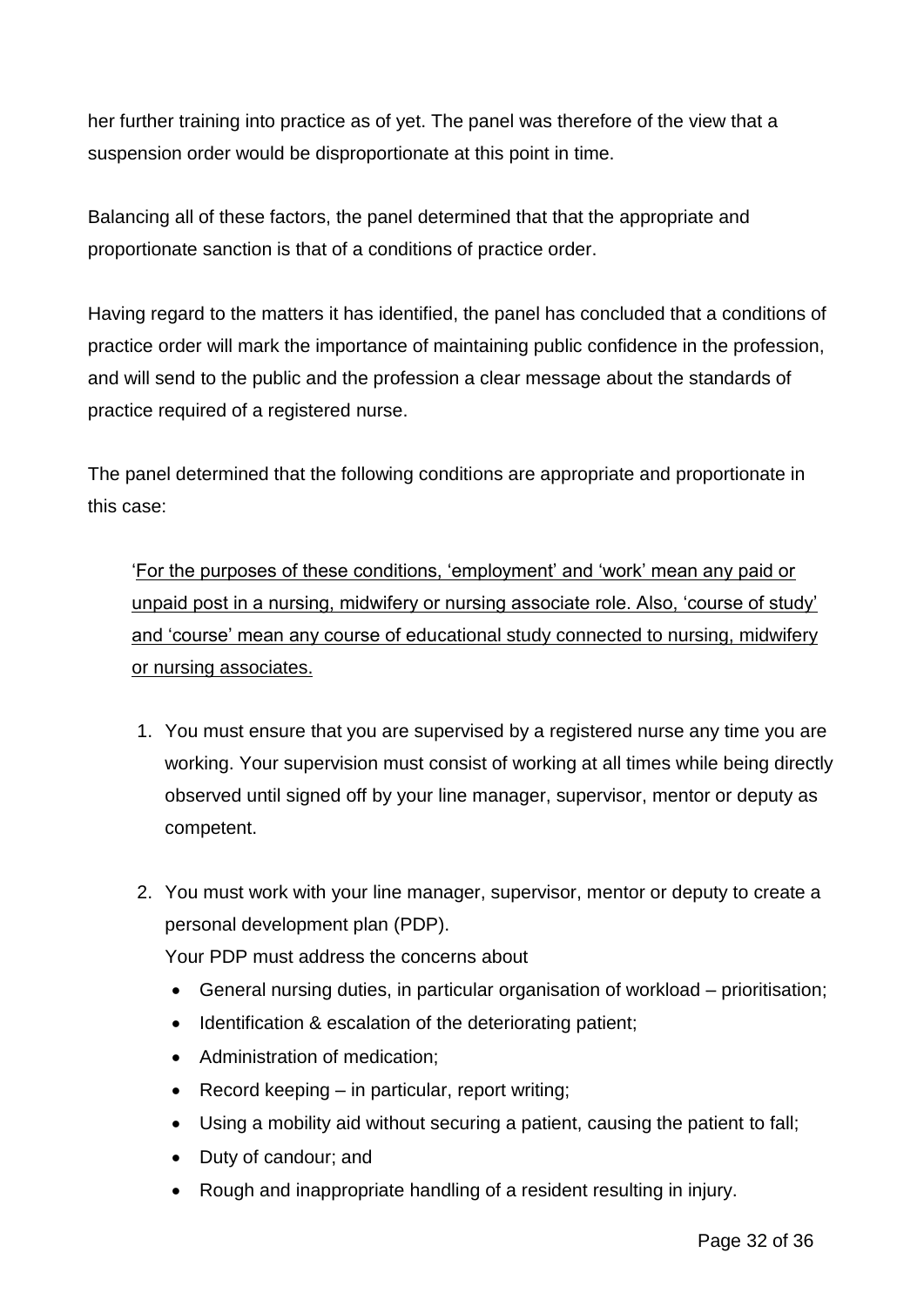You must:

- a) Send your case officer a copy of your PDP prior to any review.
- b) Send your case officer a report from your line manager, supervisor, mentor or deputy prior to any review. This report must show your progress towards achieving the aims set out in your PDP.
- 3. You must keep a reflective practice profile. The profile will:
	- a) Provide details where you undertake or assist with care in relation to the regulatory concerns as listed above in condition 2.
	- b) Set out the nature of the care given.
	- c) Be signed by your line manager, supervisor, mentor or deputy each time.
	- d) Contain feedback from your line manager, supervisor, mentor or deputy on how you gave the care.

You must send your case officer a copy of the profile prior to any review.

- 4. You must keep us informed about anywhere you are working by:
	- a) Telling your case officer within seven days of accepting or leaving any employment.
	- b) Giving your case officer your employer's contact details.
- 5. You must keep us informed about anywhere you are studying by:
	- a) Telling your case officer within seven days of accepting any course of study.
	- b) Giving your case officer the name and contact details of the organisation offering that course of study.
- 6. You must immediately give a copy of these conditions to:
	- a) Any organisation or person you work for.
	- b) Any agency you apply to or are registered with for work.
	- c) Any employers you apply to for work (at the time of application).
	- d) Any establishment you apply to (at the time of application), or with which you are already enrolled, for a course of study.
	- e) Any current or prospective patients or clients you intend to see or care for on a private basis when you are working in a self-employed capacity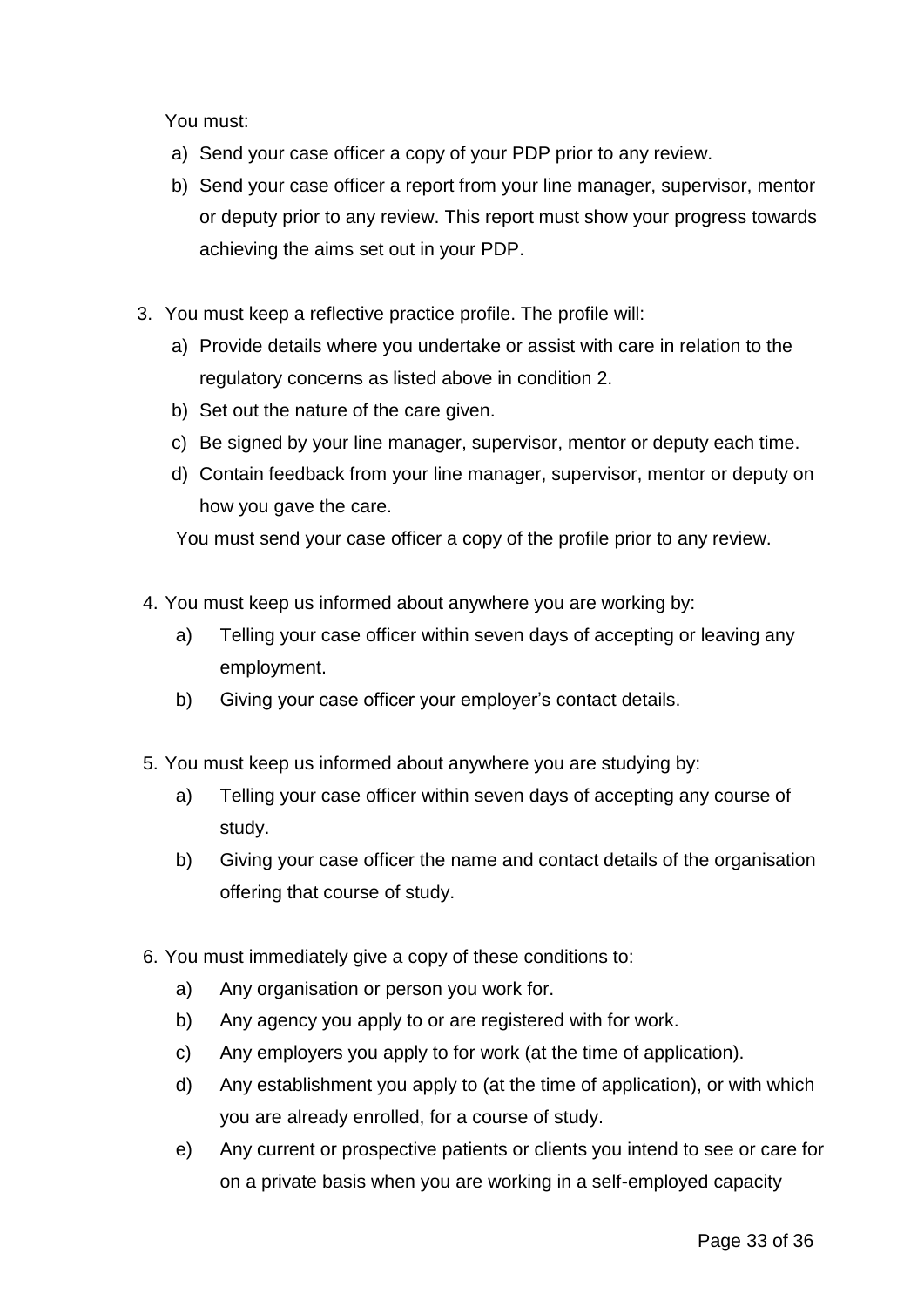- 7. You must tell your case officer, within seven days of your becoming aware of:
	- a) Any clinical incident you are involved in.
	- b) Any investigation started against you.
	- c) Any disciplinary proceedings taken against you.
- 8. You must allow your case officer to share, as necessary, details about your performance, your compliance with and / or progress under these conditions with:
	- a) Any current or future employer.
	- b) Any educational establishment.
	- c) Any other person(s) involved in your retraining and/or supervision required by these conditions.

The period of this order is for 18 months.

Before the end of the period of the order, a panel will hold a review hearing to see how well Miss Kivie has complied with the order. At the review hearing the panel may revoke the order or any condition of it, it may confirm the order or vary any condition of it, or it may replace the order with another order.

Any future panel reviewing this case would be assisted by:

- Miss Kivie's attendance at the review hearing;
- An up to date detailed reflective piece drafted with the assistance of a model such as Gibbs (examples of which can be found on the NMC website) addressing the regulatory concerns and the impact of the concerns on patients, colleagues and the reputation of the profession;
- Evidence of up to date training; and
- Current testimonials and references from any paid and unpaid work.

This will be confirmed to Miss Kivie in writing.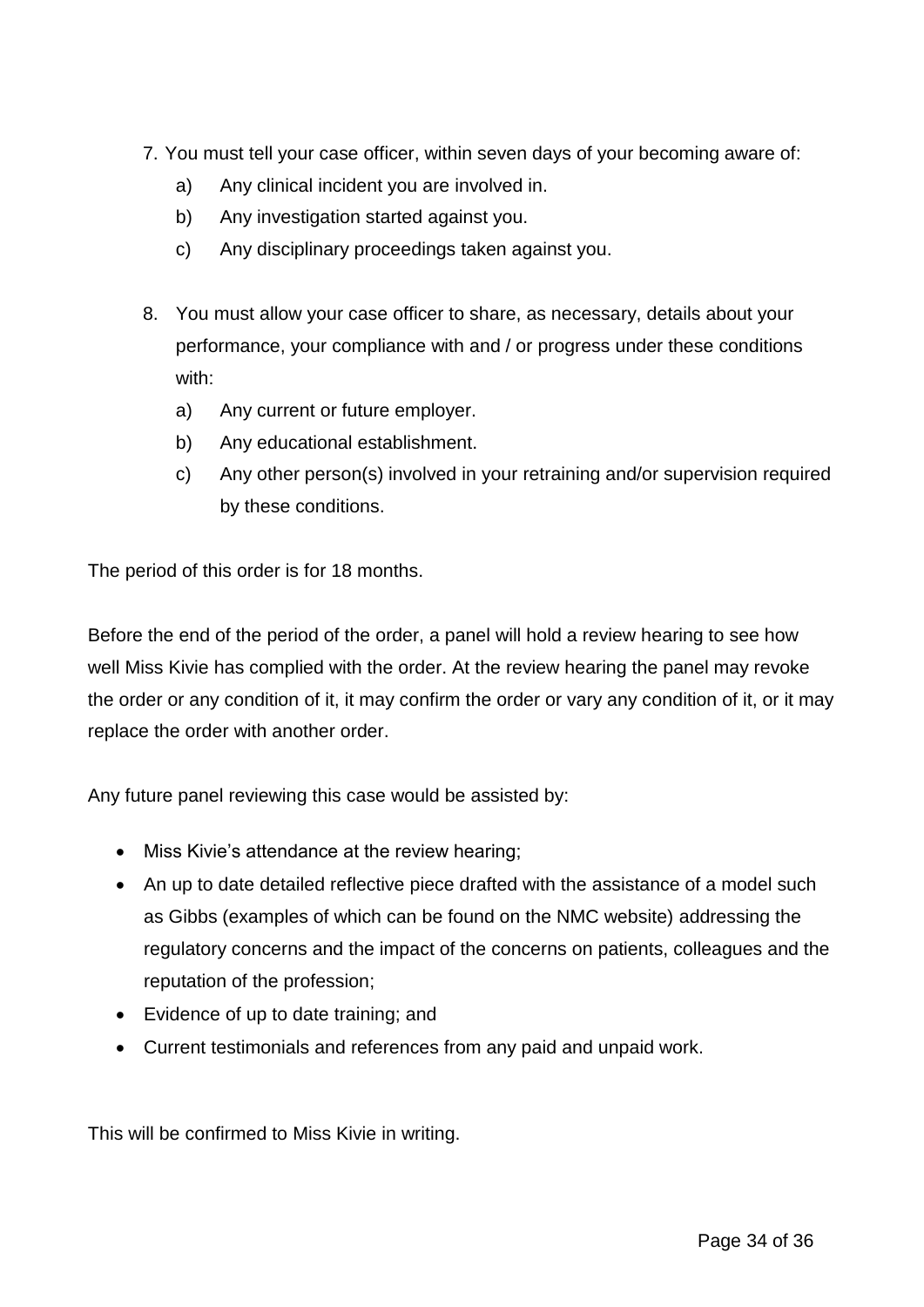#### **Interim order**

As the conditions of practice order cannot take effect until the end of the 28-day appeal period, the panel has considered whether an interim order is required in the specific circumstances of this case. It may only make an interim order if it is satisfied that it is necessary for the protection of the public, is otherwise in the public interest or in Miss Kivie's own interest until the conditions of practice sanction takes effect.

## **Representations on interim order**

The panel took account of the representations made by the NMC that if a finding is made that Miss Kivie's fitness to practise is impaired on a public protection basis and a restrictive sanction imposed, an interim order in the same terms as the substantive order should be imposed on the basis that it is necessary for the protection of the public and otherwise in the public interest.

The panel noted that UNISON did not make submission regarding an interim order.

#### **Decision and reasons on interim order**

The panel accepted the advice of the legal assessor.

The panel was satisfied that an interim order is necessary for the protection of the public and is otherwise in the public interest. The panel had regard to the seriousness of the facts found proved and the reasons set out in its decision for the substantive order in reaching the decision to impose an interim order.

The panel concluded that the only suitable interim order would be that of a conditions of practice order, as to do otherwise would be incompatible with its earlier findings. The conditions for the interim order will be the same as those detailed in the substantive order for a period of 18 months, to allow for the possibility of an appeal to be made and determined.